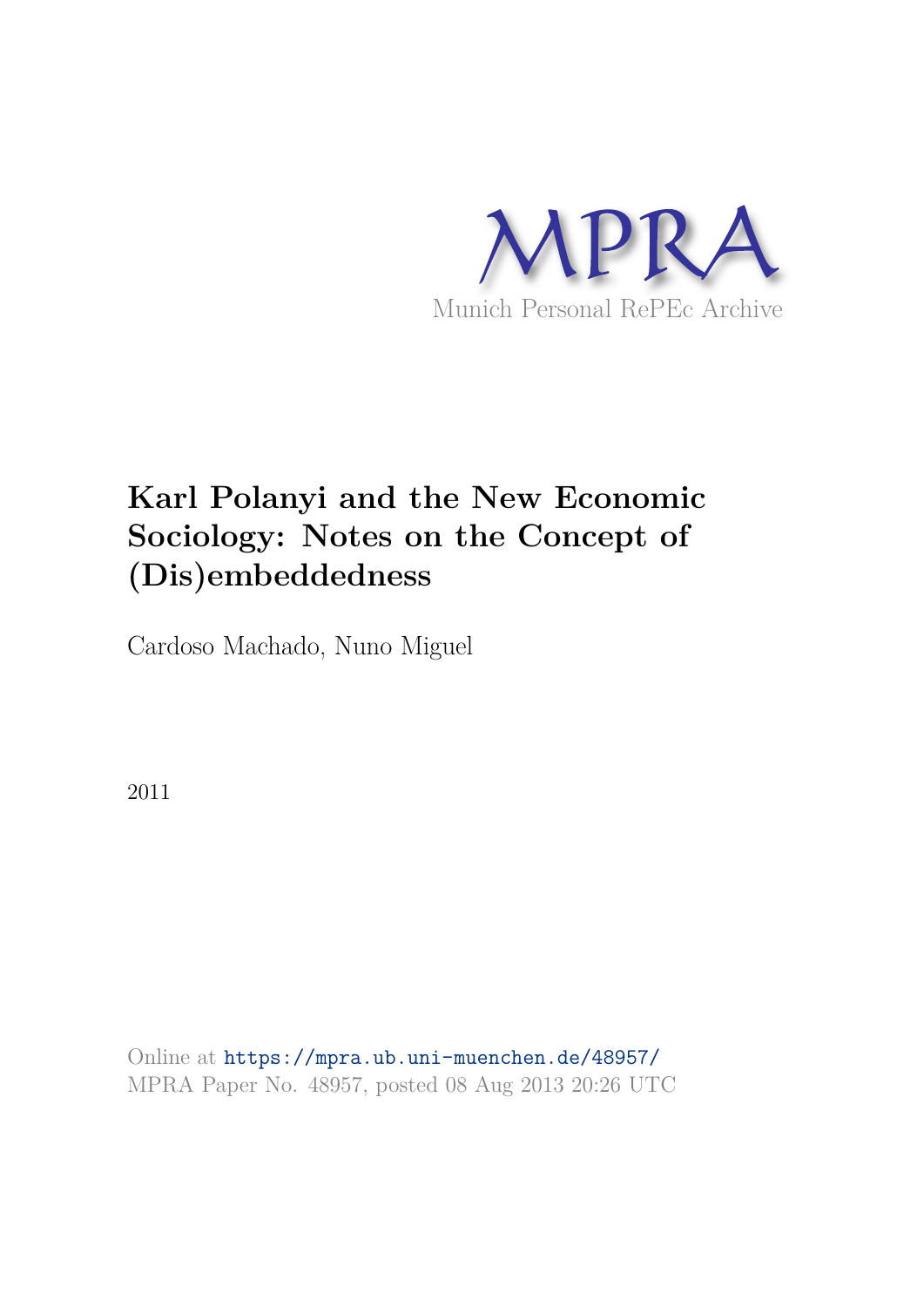#### **Nuno Miguel Cardoso Machado**

Research Centre in Economic and Organizational Sociology, School of Economics and Management (SOCIUs-ISEG), Technical University of Lisbon

# **Karl Polanyi and the New Economic Sociology: Notes on the Concept of (Dis)embeddedness\***

Within the context of the New Economic Sociology, Karl Polanyi is almost universally considered the "father" of the concept of embeddedness. However, this concept has been subject to selective appropriation by this discipline and its relationship to the remaining theoretical edifice constructed by Polanyi has been neglected. It is, in fact, possible to refer to the "great transformation" to which the concept of embeddedness has been subjected: whereas in Polanyiís work it is associated with the macro(economic) level and is used as evidence of the exceptional nature of the capitalist market economy  $-$  disembedded from society  $-$  in NES, it is normally associated with the meso (and even micro) level, on the assumption that all economies  $-$  including capitalist economies  $-$  are embedded.

**Keywords:** capitalism; market economy; embeddedness; Karl Polanyi; New Economic Sociology.

## **1. Introduction**

Within the context of the social sciences, Karl Polanyi is usually viewed as the "father" of the concept of embeddedness. The New Economic Sociology is no exception to that, as it adopted the phrase as one of its central concepts (Krippner, 2001; Swedberg, 2006). However, the concept has been subject to selective appropriation by this discipline and its relationship to the remaining theoretical edifice constructed by Polanyi has been neglected. It is, in fact, possible to refer to the "great transformation" (Beckert, 2007) to which the concept of embeddedness has been subjected: whereas in Polanyi's work it is associated with the macro(economic) level and is used as evidence of the exceptional nature of the capitalist market economy  $-$  disembedded from society  $-$  in NES, it is normally associated with the meso (and even micro) level, on the assumption that all economies  $-$  including capitalist economies – are embedded. In other words, the economic actions of *individuals* are always part and parcel of *networks* of social relations.

Embeddedness, $<sup>1</sup>$  for Polanyi, means that the economy is immersed in social relations, i.e.,</sup> it cannot be a separate, autonomous sphere vis-a-vis society as a whole. One must point out,

 $\overline{a}$ 

<sup>\*</sup> Article published in *RCCS* 90 (September 2010).

 $^1$  The concept had already been used by Thurnwald, who was one of Polanyi's major influences in the field of economic anthropology. So Thurnwald must have been the inspiration for Polanyi's adoption of the concept of embeddedness (Beckert, 2007: 7). Block (cf. 2000: 7), on the other hand, suggests that Polanyi got his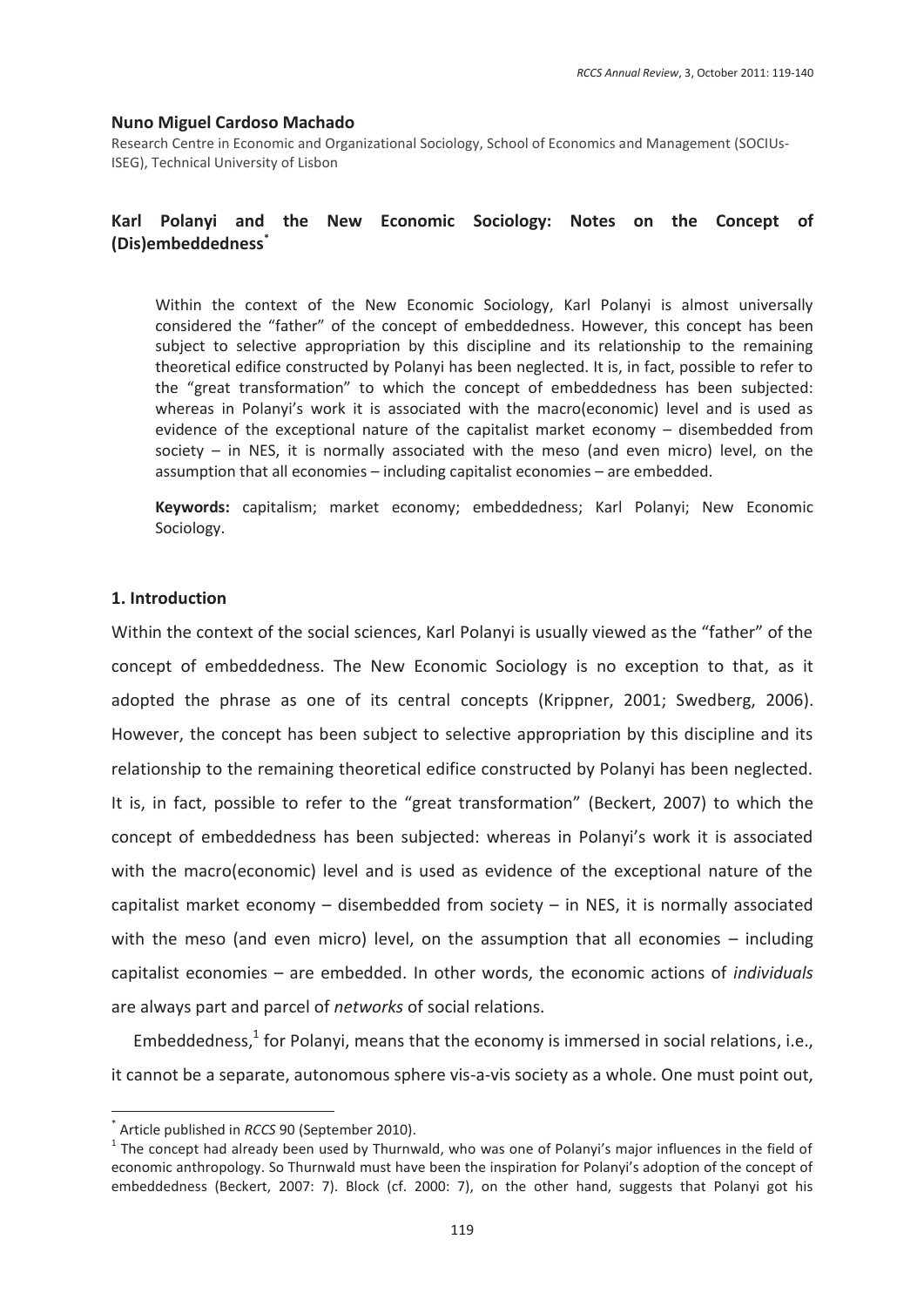however, that the author did not intend to create a new concept, nor did he seem in the least concerned with giving it an explicit definition. Perhaps that is the reason why the concept of (dis)embeddedness has been the object of a number of contradictory interpretations. Still, the best way to understand the true meaning and the implications of the concept is to try and grasp it in close interconnection with Polanyiís entire theoretical and conceptual edifice, which is to say, by capturing its role, function, relationship and place in the author's thinking. Besides, trying to understand the concept solely from a number of disparate statements made by the author ñ namely from its explicit uses in *The Great Transformation* – may prove a pointless, misleading endeavor rather than an enlightening one (as we will see to be the case in the context of the New Economic Sociology).

I have shown elsewhere the unique character of the modern capitalist market economy as viewed by Polanyi (Machado, 2009). I will now summarize some of the main concepts behind it. In order to fully understand Polanyiís work and thought, one has to start by analyzing the distinction he makes between the substantive and the formal meaning of economy. The formalist approach is based on an ontological scarcity of the means for providing to human needs, and takes as its object of analysis the discrete ("rational") individual who seeks to maximize his gains, i.e., it stays within the predicates of *homo economicus*. According to Polanyi, the formalist schema – based on the neoclassical model of economic theory  $-$  can only be applied to the study of modern capitalist economies, where price-making markets play a crucial role.<sup>2</sup> The substantivist approach, on the other hand, in its effort to study the role of the economy within society, deals with the institutional forms taken by the process of satisfaction of human needs in different societies, both past and present, its main concern being sufficiency rather than efficiency.

inspiration from a word used in mining: while studying British economic history in preparation for *The Great Transformation*, he most certainly read extensively on the history of the technologies used in the British mining industry, whose job it was to extract "embedded" coal from the rocky walls of mines.

 $2$  One scholar pointedly asks whether, according to Polanyi, formalist theory may be entirely applied to the study of the capitalist market economy. While it is true that Polanyi says that "even in regard to the market system itself, the market as the sole frame of reference is somewhat out of date" (Polanyi, 1968a: 174), he also writes that "once a human being was circumscribed as an 'individual in the market', the [formalist] proposition [...] was easy to substantiate" (Polanyi, 1977c: 29). The capitalist economy confronts individuals with choices brought about by a shortage of means; therefore it can be analyzed by applying those methods based on the formal meaning of the economy. As long as this economic system obtains, the formal meaning and the substantive meaning will coincide for all practical purposes (Polanyi, 1968a: 141; Polanyi, 1977a: 10-11), because the institutional arrangements ensuring human subsistence only reflect the arrangements of formalism. This debate goes well beyond the scope of the present paper, but we can (safely) assume that Polanyi grants the formalist schema some degree of explanatory power only when it applies to the modern capitalist economy.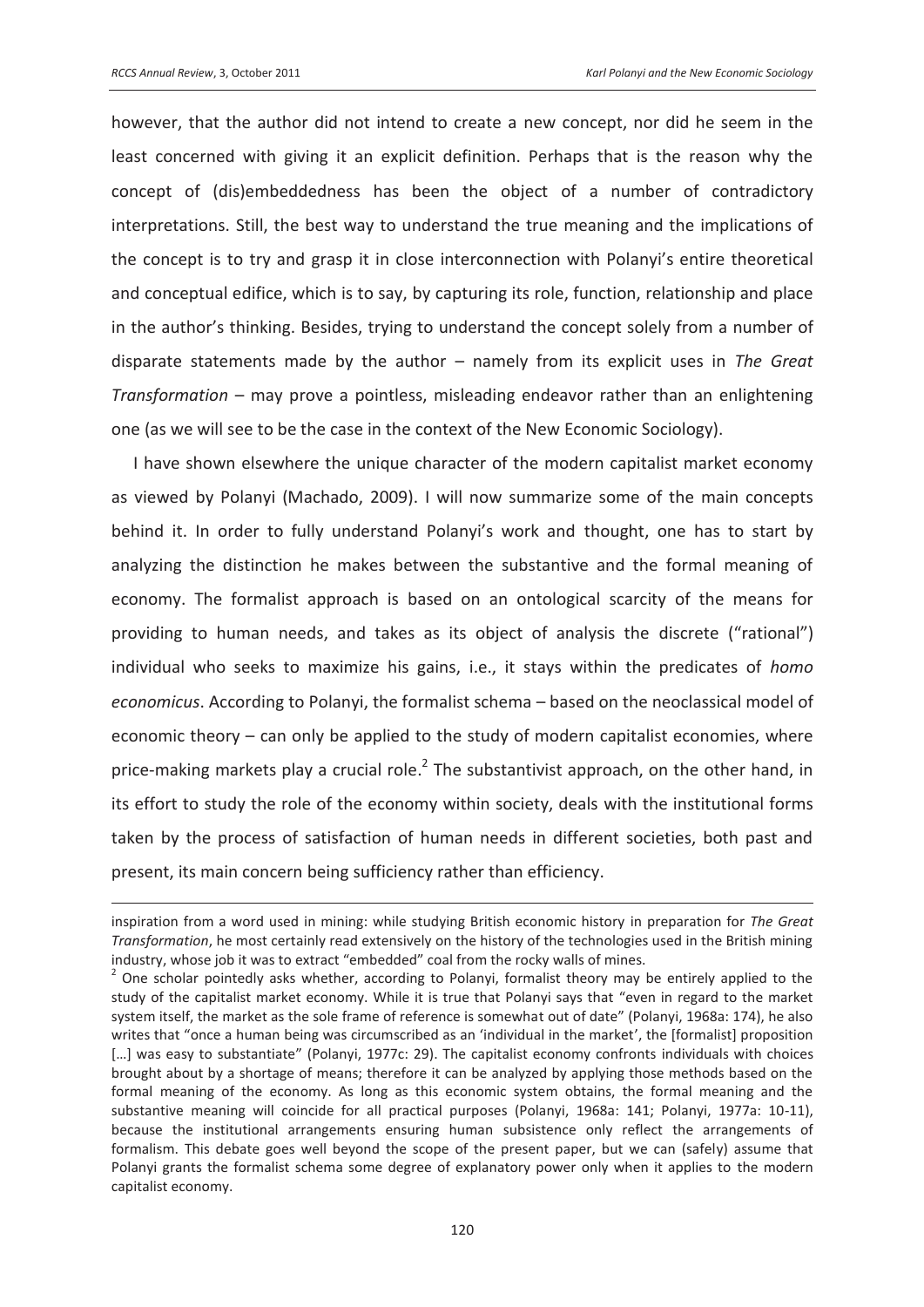Thus, according to the author, one must acknowledge the relevance of the substantive definition, which views the economy as an instituted process of interaction between man and his natural and social environment. Such a process results in an ongoing  $-$  and, in this case, universal – supply of material means to satisfy human needs, and is the foundation of the method envisaged by Polanyi: institutional analysis. The economy may of course be instituted in different ways from one society to another, and so Polanyi identifies three major patterns, or so-called forms of integration  $-$  reciprocity, redistribution and (market) exchange  $-$  which combine to give the economy its unity and stability, that is, the interdependence and recurrence of its parts.<sup>3</sup>

According to Polanyiís classification, primitive or tribal societies are characterized by reciprocity and also, to a certain extent, by redistribution. Archaic societies, in turn, are predominantly redistributive, although there may be room for some exchange. One has to keep in mind, however, that the system of self-regulating markets as the dominant form of integration is only to be found in modern societies. We may therefore conclude that Polanyi's attempt to formalize a globally relevant comparative economics and the importance of the concept of embeddedness itself are precisely the result of his need to emphatically underscore the differences between the various social and economic systems, namely between capitalism and every single society that came before it. Karl Polanyiís thinking is driven by the wish to highlight the absolute exceptionalism of the market economy<sup>4</sup> in the history of humankind. The embeddedness/disembeddedness condition must be understood, first and foremost, in the context of that distinction.

 $3$  For an analysis of the forms of integration proposed by Polanyi as well as of their empirical use in the study on *Dahomey and the Slave Trade*, see Machado (2009: 54-68; 79-89). Briefly put, reciprocity denotes movements between correlative points of symmetrical groupings, which means that it presupposes the existence of symmetry as institutional background. What we have is a system of gifts and counter-gifts, a continuous give and take (such as Malinowski's Kula ring). Redistribution describes appropriative movements toward a center and back (that is, away from the center); in institutional terms, it depends on the presence of some degree of *centricity* within the group (*e.g.* ancient empires – such as the Egyptian or Roman empire, etc.; Dahomey). As to exchange, it refers to the "vice-versa" movements occurring among "agents" under a market system; so in order to generate integration it requires a system of price making. Therefore (market) exchange consists of a two-way movement of goods between people, aiming at obtaining gains for the parties involved.

 $4$  Let us clarify the concept of capitalism, which Polanyi defines as an interconnected system of price-making markets, i.e., as a market economy (regulated by the mechanism of supply and demand).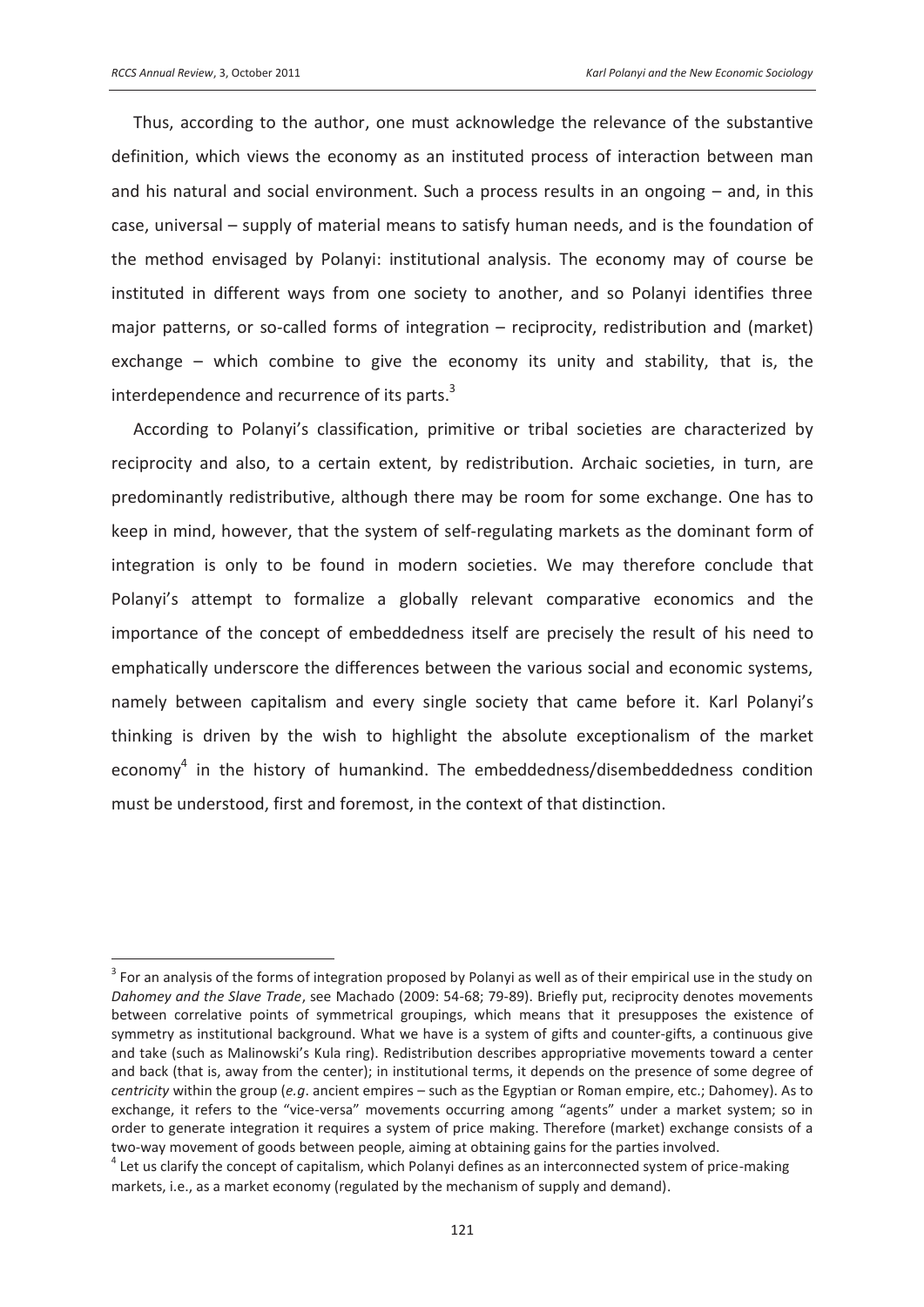#### **2. Karl Polanyi: The disembeddedness of the capitalist economy**

In fact, some authors tend to complain that the concept of embeddedness is used but twice throughout *The Great Transformation*. However, a reader imbued with the right perspective  $-$  that is, one who has made a thorough study and analysis of Polanyi's thinking in its entirety  $-$  will be able to capture the full meaning of the concept:

The market pattern, [...] being related to a peculiar motive of its own, the motive of truck or barter, is capable of creating a specific institution, namely, the market. Ultimately, that is why the control of the economic system by the market is of overwhelming consequence to the whole organization of society: it means no less than the running of society as an adjunct to the market. *Instead of economy being embedded in social relations, social relations are embedded in the economic system.* The vital importance of the economic factor to the existence of society precludes any other result. For once the economic system is organized in separate institutions, based on specific motives and conferring a special status, *society must be shaped in such a manner as to allow that system to function according to its own laws. This is the meaning of the familiar assertion that a market economy can function only in a market society.* (Polanyi, 2000: 77, emphasis added)

In the vast ancient systems of redistribution, acts of barter as well as local markets were a usual, but no more than a subordinate trait. The same is true where reciprocity rules; *acts of barter are here usually embedded in long-range relations implying trust and confidence, a situation which tends to obliterate the bilateral character of the transaction.* (Polanyi, 2000: 81-82, emphasis added)

These quotes are perfect illustrations of the basic fact that throughout the book Polanyi clearly contrasts capitalist society with past communities, where the economy, framed by other institutional patterns, did not exist apart from society at large, nor was it even, most of the times, an identifiable, noticeable entity, since it was totally submerged in social relations. On the contrary, under capitalism the economy became disembedded (i.e., loose or, as it were, autonomized), leaving society at the mercy of a blind mechanism  $-$  the self-regulating market  $-$  that controls and overpowers it. Thus in practice the embeddedness of the economy is tantamount to the absence of a system of price-making markets.

Besides, and more important, only a perfunctory analysis would settle for an explicit, literal search for the concept's meaning. It seems obvious that it would be too reductive to limit one's inquiry to the search for or the counting of how many times the word ì(dis)embeddednessî occurs. It should also be pointed out that throughout his work Polanyi expresses similar ideas without exactly resorting to that particular word. As proof of that, letís look at two revealing, if commonly overlooked, examples from *The Great Transformation*: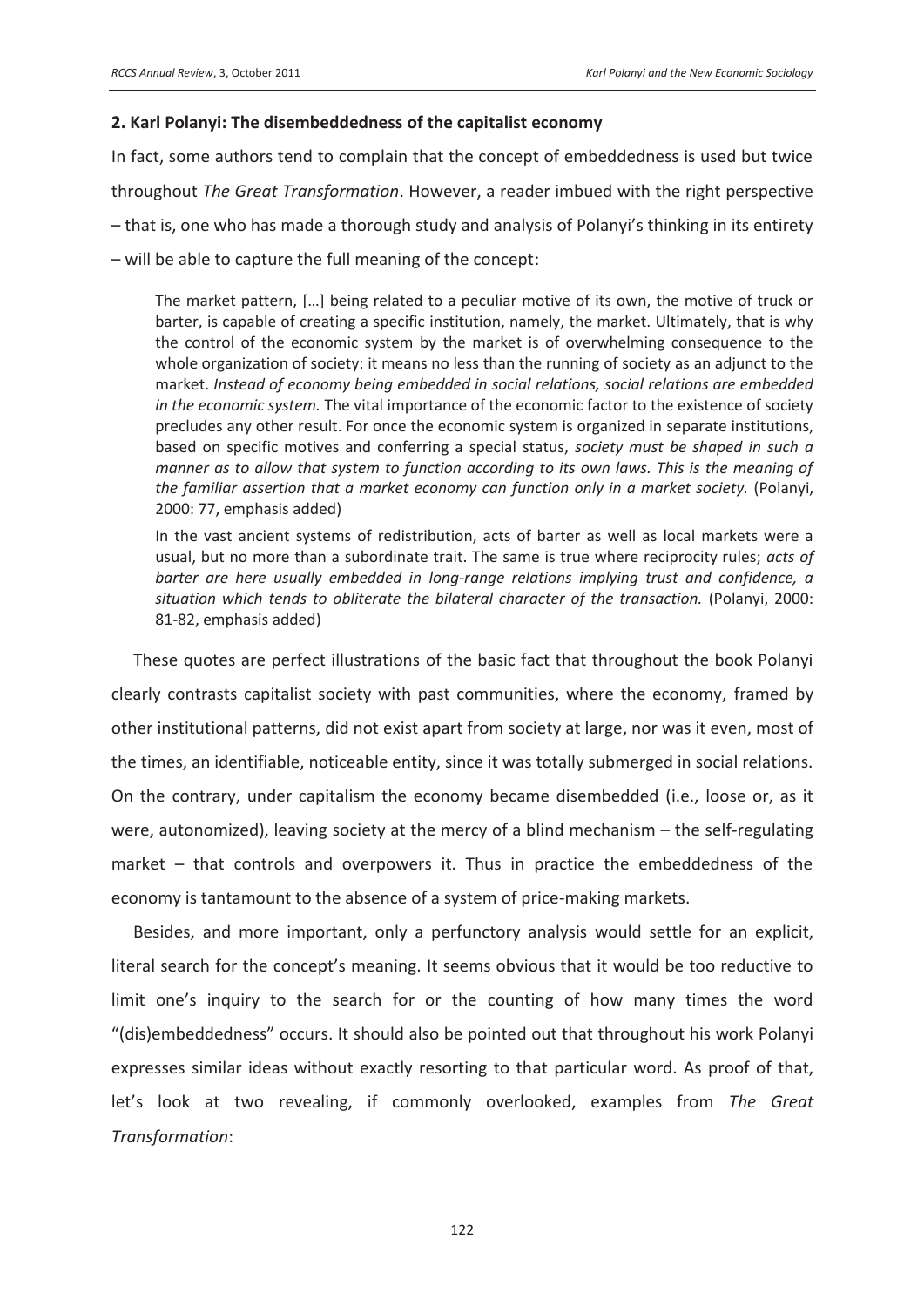*The outstanding discovery of recent historical and anthropological research is that man's economy, as a rule, is submerged in his social relationships. He does not act so as to safeguard his individual interest in the possession of material goods; he acts so as to safeguard his social standing, his social claims, his social assets. He values material goods only in so far as they serve this end*. Neither the process of production nor that of distribution is linked to specific economic interests attached to the possession of goods; but every single step in that process is geared to a number of social interests which eventually ensure that the required step be taken. These interests will be very different in a small hunting or fishing community from those in a vast despotic society, but in either case *the economic system will be run on noneconomic motives.* (Polanyi, 2000: 65, emphasis added)

*A self-regulating market demands nothing less than the institutional separation of society into an economic and a political sphere*. Such a dichotomy is, in effect, merely the restatement, from the point of view of society as a whole, of the existence of a self-regulating market. It might be argued that the separateness of the two spheres obtains in every type of society at all times. Such an inference, however, would be based on a fallacy. True, no society can exist without a system of some kind which ensures order in the production and distribution of goods. *But that does not imply the existence of separate economic institutions; normally, the economic order is merely a function of the social order.* Neither under tribal nor under feudal nor under mercantile conditions was there, as we saw, a separate economic system in society. *Nineteenth-century society, in which economic activity was isolated and imputed to a distinctive economic motive, was a singular departure.* (Polanyi, 2000: 92-93, emphasis added)

One should keep in mind that state intervention or regulation does not mean that the economy is embedded. In Polanyi one can find two different types of regulation, which do not belie the empirical existence of a disembedded economy, but are, on the contrary, intimately connected with its historical implementation: a) the establishment of the preconditions for a market economy to come into existence (enclosures, the establishment of a "free" labor market, etc.); b) protective measures against disembeddedness, primarily to slow down the pace of change brought about by the transformation into a market economy (labor laws, *Speenhamland*, etc.).

State regulation can only provide the framework for the (self-regulated) market to operate, but it cannot dictate how it operates (which would be illogical). According to Polanyi, there is a set of assumptions regarding the state and its policies, and all measures or policies that interfere with the workings of the market are to be avoided. Prices, supply and demand – none of these should be stipulated or regulated; the only valid policies and measures will be those aimed at ensuring that the market regulates itself, thus creating the conditions for it to be the sole organizing power in the economic sphere (Polanyi, 2000: 90- 91; Stanfield, 1986: 111). For Polanyi, the existence of the state - the (democratic) "liberal" state  $-$  is not synonymous with embeddedness, just as social protection measures are not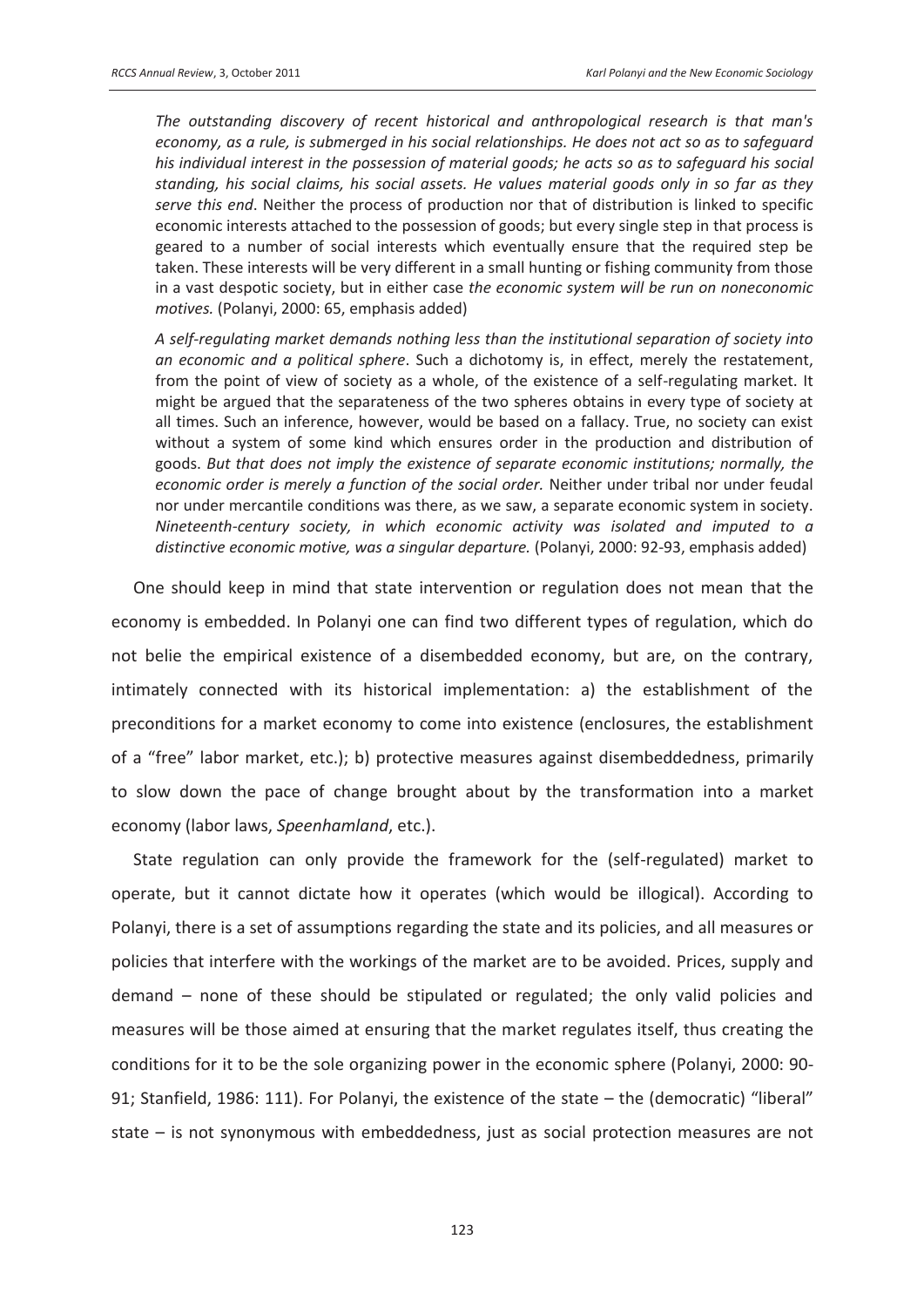synonymous with (re)embeddedness. Conversely, separation between politics and the economy is the very proof of disembeddedness.

Once we understand the importance of the concept of (dis)embeddedness as something that is intimately associated with Polanyi's comparative analysis of the market economy and past economies, its central role in Polanyian thinking will become evident. If, on the other hand, we are mostly intent on counting the exact number of times the word "disembeddedness" is used in his work, then we will  $-$  fallaciously  $-$  conclude that the concept had little relevance for Polanyi in the first place, and the *leitmotiv* of his entire inquiry will be lost on us. Furthermore, we will probably downplay its meaning and will tend to dismiss it as mere misunderstanding, selectively appropriating what after all seems more important to ourselves: the very term "(dis)embeddedness," clearly endowed with a different meaning. I believe this is what happened with NES. But more on this later.

Still, let it be noticed that the word "(dis)embeddedness" is not used that sparingly by Polanyi.<sup>5</sup> Notwithstanding, most authors just mention the two occurrences in Polanyi's *magnum opus*, failing to read the rest of his work (as is the case with Barber, 1995; Ghezzi and Mingione, 2007; Granovetter, 1985. Swedberg [1997, 2004] does not make a single reference to Polanyi in his bibliography). One has to go to "Aristotle Discovers the Economy" (Polanyi, 1957), a paper rarely mentioned in the literature, to find what is perhaps Polanyiís clearest and most systematic use of the concept of *embeddedness*. Let us look at a long but telling  $-$  actually the most telling  $-$  quote regarding the concept of dis(embeddedness):

*The conceptual tool with which to tackle this transition from namelessness to a separate existence [of the economy] we submit, is the distinction between the embedded and the disembedded condition of the economy in relation to society. The disembedded economy of the nineteenth century stood apart from the rest of society, more especially from the political and governmental system. In a market economy the production and distribution of material goods in principle is carried on through a self-regulating system of price-making markets*. It is governed by laws of its own, the so-called laws of supply and demand, and motivated by fear of hunger and hope of gain. Not blood-tie, legal compulsion, religious obligation, fealty or magic creates the sociological situations which make individuals partake in economic life but specifically economic institutions such as private enterprise and the wage system.

[...] Under a market system men's livelihood is secured by way of institutions that are activated by economic motives, and governed by laws which are specifically economic. *The vast comprehensive mechanism of the economy can be conceived of working without the conscious intervention of human authority, state or government.*

*This, then, is the nineteenth century version of an independent economic sphere in society. It is motivationally distinct, for it receives its impulse from the urge of monetary gain. It is institutionally separated from the political and governmental center. It attains to an autonomy* 

<sup>5</sup> Polanyi, 1966: 60, 81; 1968a: 141, 148; 1968b: 70; 1977a: 9; 1977b: 53; Polanyi *et al*., 1968: 118-119.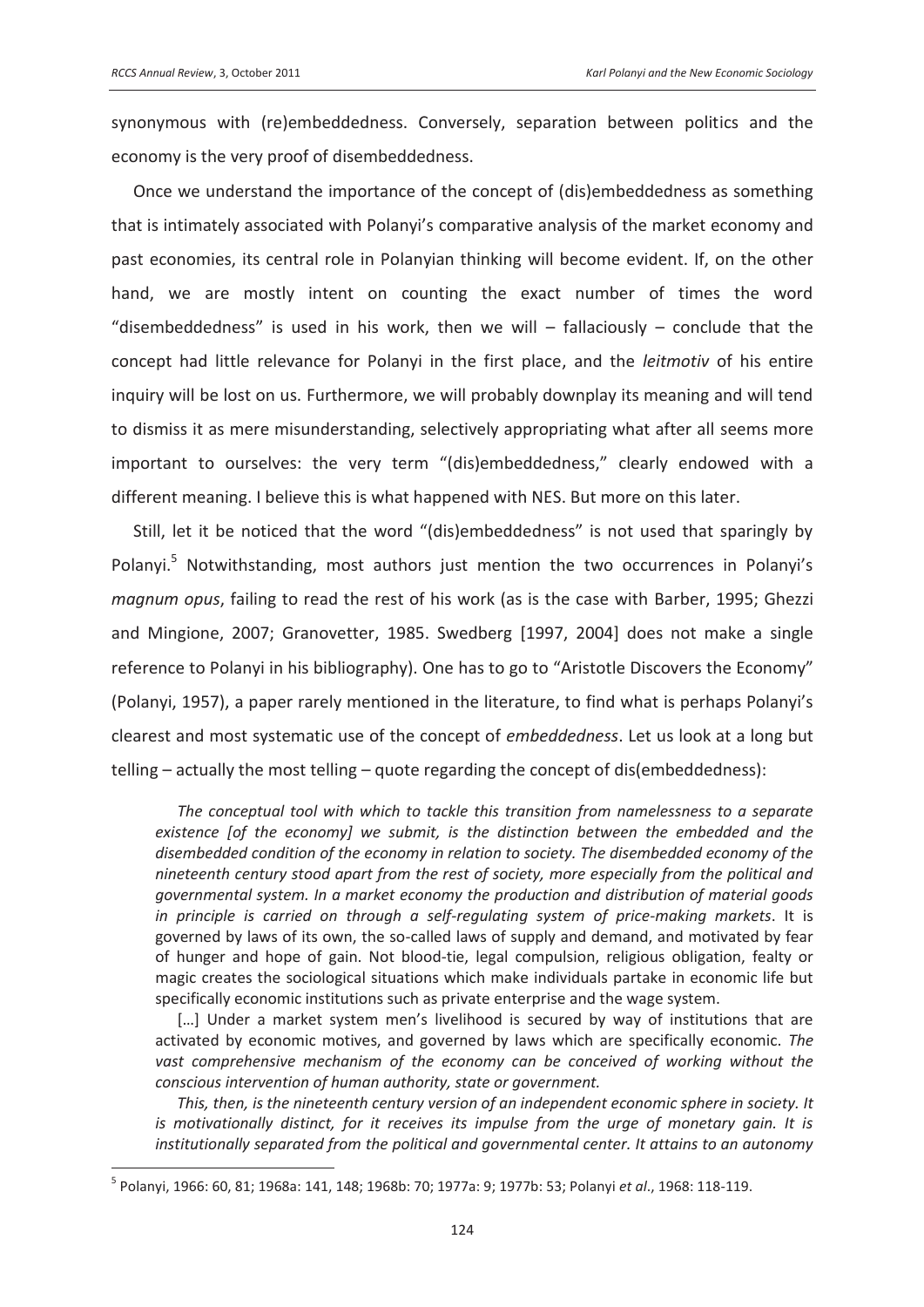*that invests it with laws of its own. In it we possess that extreme case of a disembedded economy which takes its start from the widespread use of money as a means of exchange*. (Polanyi, 1957: 67-68, my emphasis)

It seems obvious that, for Polanyi, the market economy was indeed disembedded. $6$  We can say that the "market economy thus created a new type of society. The economic or productive system was here entrusted to a self-acting device. An institutional mechanism controlled human beings in their everyday activities as well as the resources of nature" (Polanyi, 1968b: 62). And the author further contrasts capitalist society with primitive and archaic societies:

As long as these latter forms of integration [*i.e.*, reciprocity and redistribution] prevail, no concept of an economy need arise. The elements of the economy are here embedded in noneconomic institutions, the economic process itself being instituted through kinship, marriage, age-groups, secret societies, totemic associations, and public solemnities. The term 'economic life' would here have no obvious meaning. [...] [T]here existed, as a rule, no term to designate the concept of economic.  $[\dots]$  This concept was [simply] absent.  $[\dots]$  The prime reason for the absence of any concept of the economy is the difficulty of identifying the economic process under conditions where it is embedded in noneconomic institutions. (Polanyi, 1957: 70-71)

For this reason, in societies of the past the economy was not only embedded in society but most of the times those societies possessed no notion, concept or awareness of an economic sphere that was clearly identifiable or recognizable as such by their members.

# **3. The New Economic Sociology: "All economies are embedded"**

# **3.1 NES and the concept of embeddedness**

 $\overline{a}$ 

According to Swedberg, "Economic sociology is a term that was rarely heard a decade ago but which has become quite popular again. Today sociology departments get ranked according to their prominence in this field, and a respectable number of articles and books

 $^6$  One scholar challenges the validity of this (long) quote as representative of Polanyi's work. Again, let us go back to Polanyi: with capitalism, "an 'economic sphere' came into existence that was sharply delimited from other institutions in society. Since no human aggregation can survive without a functioning productive apparatus, its embodiment in a distinct and separate sphere had the effect of making the 'rest' of society dependent upon that sphere. [...] As a result, the market mechanism became determinative for the life of the body social. No wonder that the emergent human aggregation was an 'economic' society to a degree previously never even approximated" (Polanyi, 1968b: 63). According to Polanyi, equating economic phenomena with market phenomena almost became a practical requisite after the emergence of the new society and its way of life, in the wake of the early stages of the Industrial Revolution (Polanyi, 1977a: 9). Thus "what we have here called the economistic fallacy was an error mainly from the theoretical angle. For all practical purposes, the economy *did* now consist of markets, and the market *did* envelop societyî (Polanyi, 1977a: 9). See also, for instance, Polanyi, 1968b: 70; 1977a: 9; 1977b: 53. Polanyi-Levitt (cf. 2003: 2-3) also underscores the centrality of the disembeddedness of the capitalist economy for Polanyi.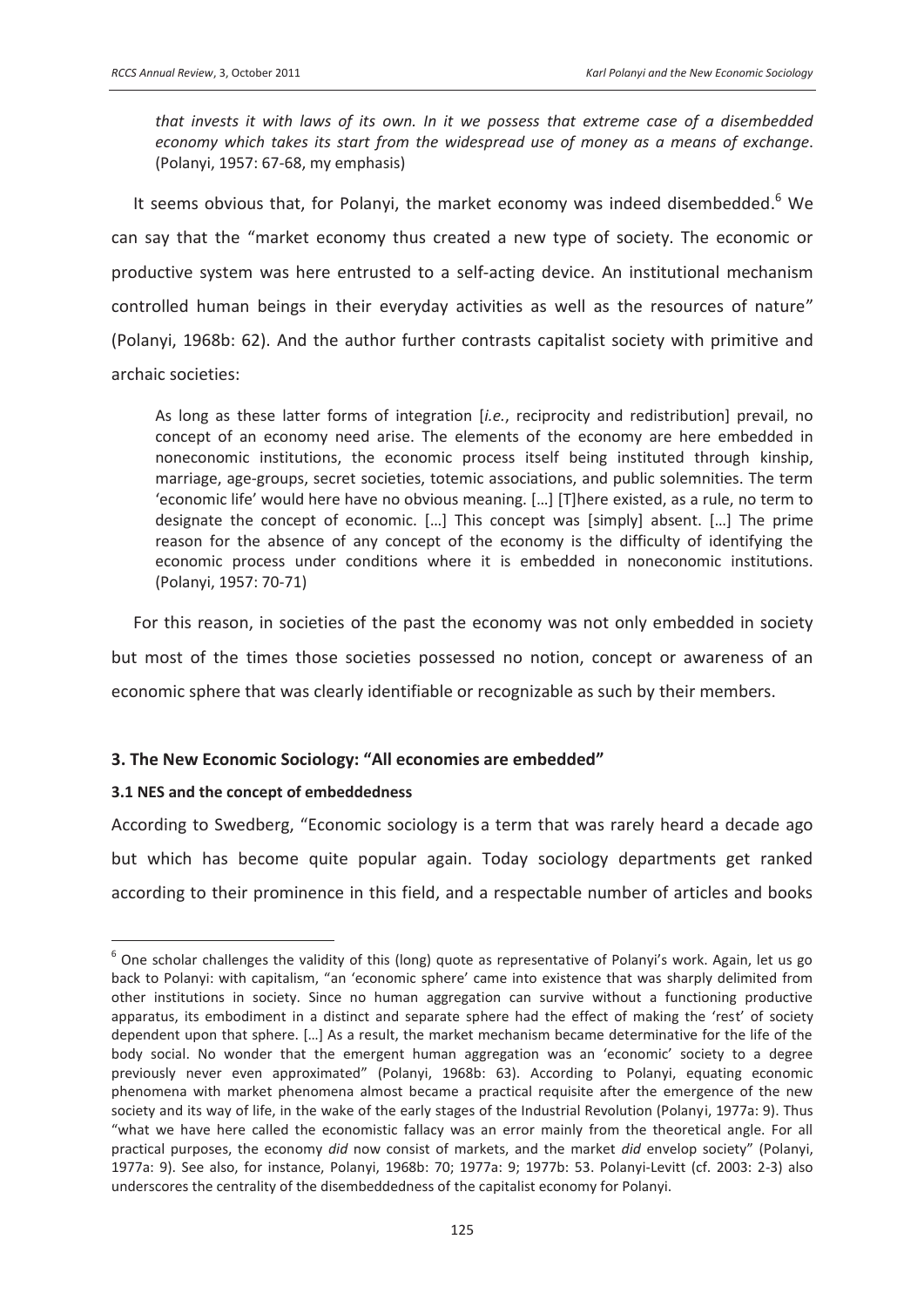that label themselves 'economic sociology' appear every year" (2006: 2). Graça, in turn, rightly points out that "in the area of social theory over the last decades, the emergence of the 'new economic sociology', namely in connection with such authors as Mark Granovetter and Richard Swedberg,<sup>7</sup> is a fundamentally relevant and meaningful fact" (2005: 111).

One of the most important developments in the social sciences over the last decades has been the attempt to fill the void left by the failure of mainstream economic science with regard to the inquiry into economic institutions. This is precisely the context within which the emergence of the New Economic Sociology has to be understood (Swedberg, 1997: 161). However, as Graça once again puts it,

NES dared to refute, if only in part, some of the assumptions and methods of academic economics. *At the same time, however, it hastened to delimit the scope of the refutation, and again and again tended to retrace its steps and revert to the traditional, self-legitimizing allegation that there are a number of points of view or analytical angles and that its own view is just one among several, in juxtaposition with – rather than in opposition to – that of economics*. 8 (2005: 111, emphasis added)

The new discipline has its roots in a number of studies dating from the early 1980s. But if one had to pick a particular year to mark its real "birth" then the choice would be 1985, the year of the publication, by Granovetter, of what would become the most popular article of contemporary economic sociology, "Economic Action and Social Structure: The Problem of Embeddedness" (cf. Swedberg, 1997: 161-162). It should be stressed, however, that contrary to modern economics, economic sociology still lacks a central core of ideas and concepts resulting from a process of shaping, mixing and refining over a considerable period of time. Instead, economic sociology  $-$  very much like what happens in the field of sociology  $$ consists of a set of competing perspectives, some more coherent than others (Swedberg, 2006: 3).

In spite of that, some central concepts have gained prominence. Among these is the concept of embeddedness and the related concept of (social) networks. Swedberg goes as far as stating that "the most famous concept in today's economic sociology is by far that of

<sup>&</sup>lt;sup>7</sup> Among NES's top names, besides Swedberg and Granovetter, mention should be made of Patrik Aspers, Jens Beckert, Ronald Burt, Michel Callon, Bruce Carruthers, Neil Fligstein, Philippe Steiner and Viviana Zelizer (cf. Swedberg, 2006: 20-21). It should be noted that NES has been a largely North American phenomenon, albeit with a small number of researchers in several European countries (Swedberg, 1997: 164).

 $^8$  Beckert expresses a similar opinion: "economic sociology finds a unifying denominator in its critique of [...] the notion of *homo economicus* acting in a world with full information, independent decision making, polypolistic competition, transitivity, and fixed preferences. [...] [Nonetheless,] new economic sociology does not put *enough emphasis on proposing an alternative to rational actor theory*î (2003: 769-770, emphasis added).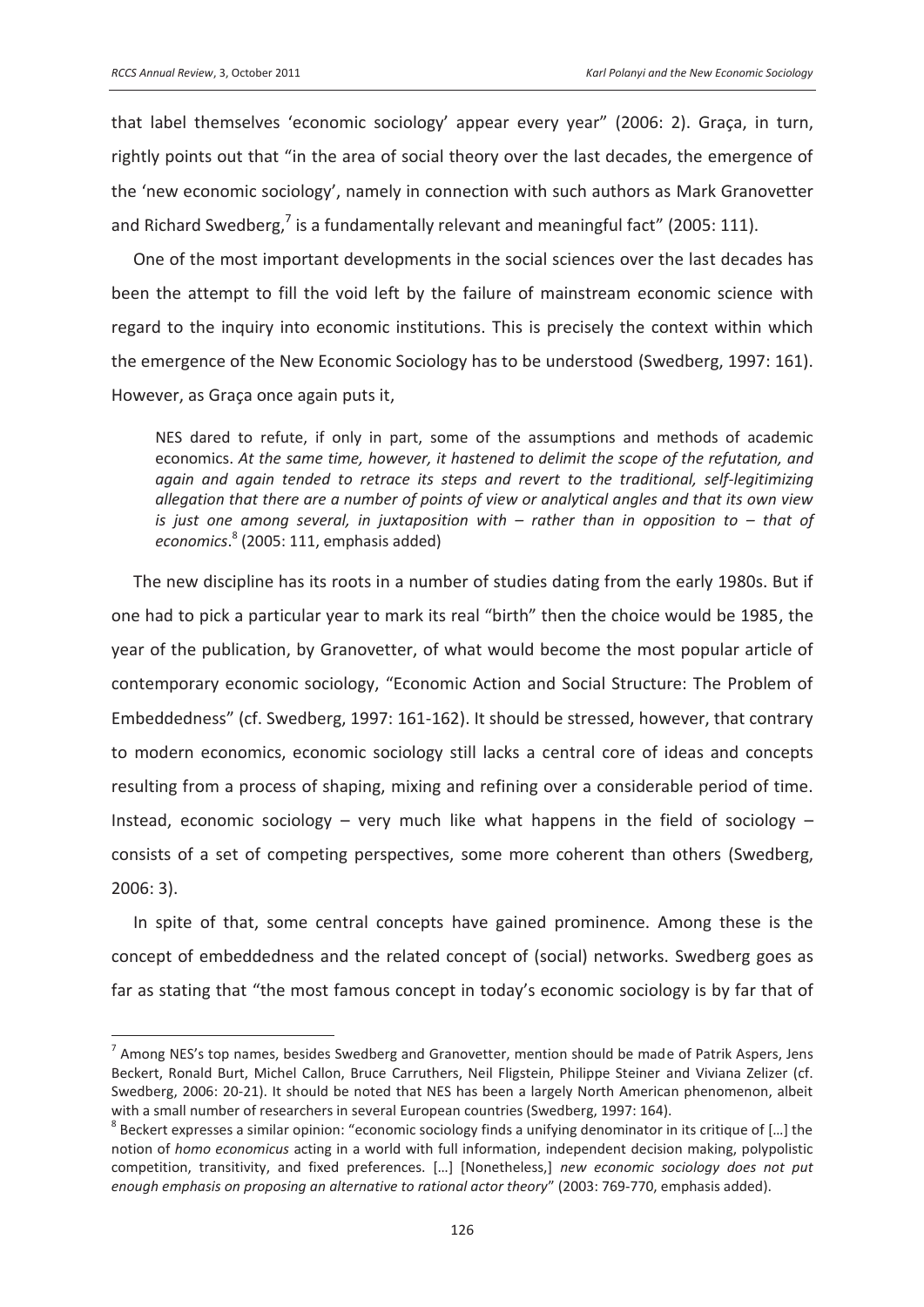embeddedness" (2006: 3). And Krippner adds, "The notion of embeddedness enjoys a privileged  $-$  and as of yet, largely unchallenged  $-$  position as the central organizing principle of economic sociology. [...] [In fact,] the term has gained widespread acceptance as representing the core unifying themes of the subfield" (Krippner, 2001: 775). The centrality of embeddedness for the 'new economic sociology' (from the mid-1980s to the present) is unquestionable (Swedberg, 2006: 3).<sup>9</sup>

Swedberg observes that Granovetter (1985) introduced a concept of embeddedness that is not only different from, but also more analytically useful than, Polanyi's. First of all, he challenged the political dimension of Polanyiís ideas by arguing that pre-capitalist economies were as embedded as the capitalist economy itself, given that both of them are social, in the sense of being embedded in the social structure. Second, he gave the concept of embeddedness greater analytical precision by insisting that all economic actions are embedded in networks of social relations. $^{10}$  So in truth there is no such thing as a general embeddedness of the economy; all economic actions have an interpersonal manifestation, which, thanks to network theory, can now be defined with precision (Swedberg, 2006: 4).

Thus, what makes embeddedness an especially useful concept, according to many economic sociologists, are its links with network theory. This type of method, which became very popular among todayís (new) economic sociology, provides the analyst with a metric for examining social interactions, including economic ones. Because it relies heavily on visual representation, network theory gives the researcher an instrument whereby complex social relations can be quickly rendered and interpreted (Swedberg, 2006: 4-5).

We may conclude that the advent of NES was associated with a set of key ideas: all economic actions are "embedded"; markets can be conceptualized as "social structures"; and economic actions comprise both a rational component and a socio-cultural component (Swedberg, 2004: 317). According to Swedberg,

Economic sociology, as it exists today, can be described as a well established subfield in sociology with a distinct identity of its own  $[...]$ . It has been strongly felt, from the 1980s and

<sup>&</sup>lt;sup>9</sup> The concept of embeddedness has been used in other disciplines as well. In addition to economic anthropology (especially as a result of Polanyi's influence over the substantivist camp), economic geography (Hess, 2004), archaeology (Cumberpatch, 2001), and history (Knowles, 2000; Knowles and Owen, 2008) also deserve mention.

<sup>&</sup>lt;sup>10</sup> Elsewhere Swedberg also makes it clear that while Polanyi proposed the concept of embeddedness to highlight the fact that in pre-capitalist times the economy was an organic part of society, Granovetter's intent when he uses the concept is almost the opposite: to show that economic actions are truly social actions within capitalist society (Swedberg, 1997: 165).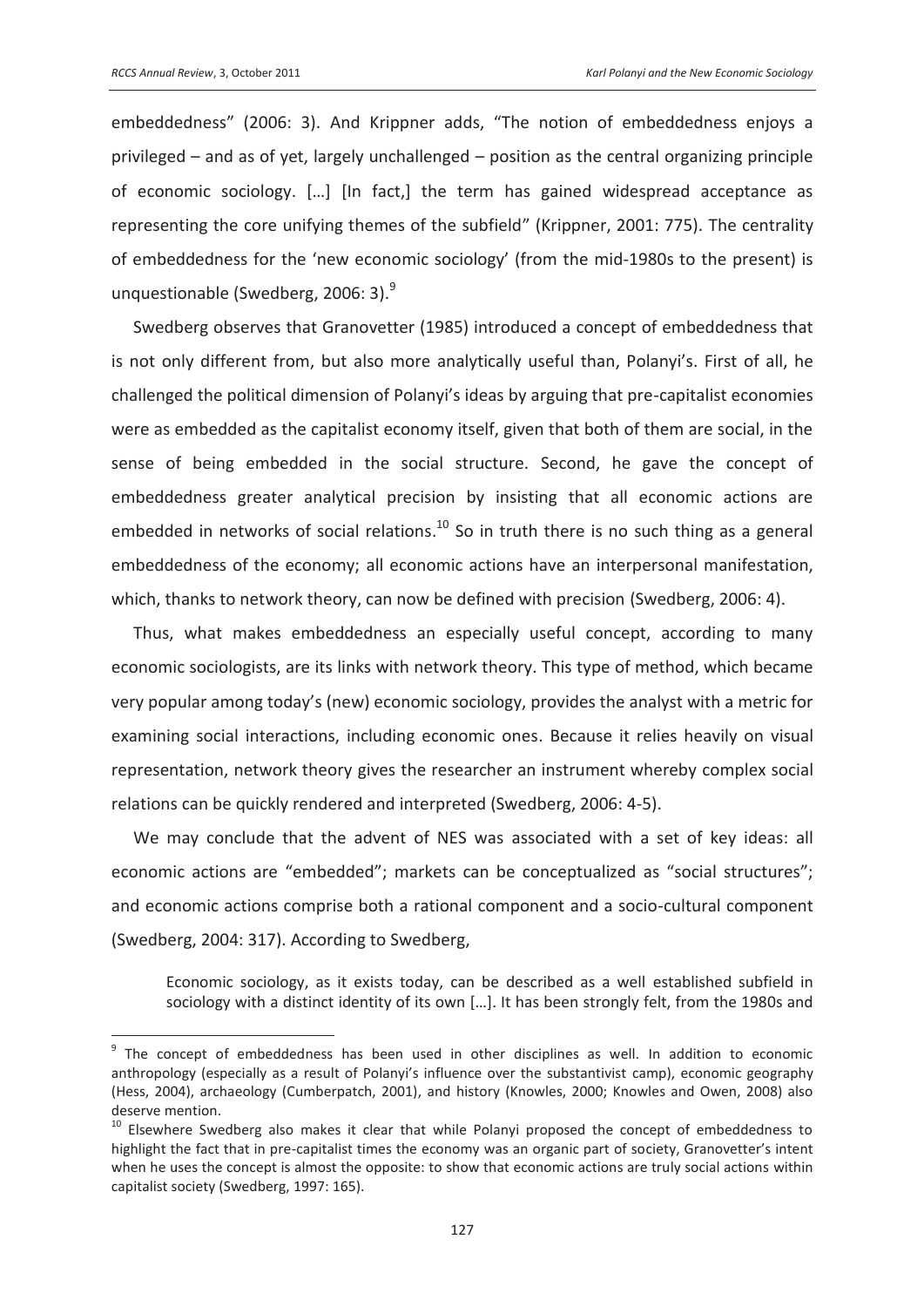onwards, that it was important for economic sociology to have its own profile, *which could set it apart* especially from mainstream neoclassical economics but also *from other approaches to economics, such as socio-economics and ëoldí institutionalist economics.* (Swedberg, 2004: 325, emphasis added)

What is interesting about this quote is that, despite NES' claim to be  $-$  at least to a certain degree  $-$  part of Polanyi's legacy, it also felt the need to move way from the "old" institutionalist economy. But it is a well known fact that Polanyi tends to be linked with that very same "school," in the wake of authors like Veblen, Commons, etc. (Stanfield, 1986).

## **3.2 Literature overview**

It is fair to say that the classical position of NES is still Granovetter's (1985), which closely links the concept of (dis)embeddedness to that of social networks and therefore to a "meso" (and often even a "micro") level, as opposed to a "macro" perspective. This position, in short, argues that "[economic] behavior is closely embedded in networks of interpersonal relations" (Granovetter, 1985: 504).

According to Granovetter, one of the central concerns of social theory has been to understand the extent to which behavior and institutions are impacted by social relations. Thus, in "Economic Action and Social Structure" he attempts to analyze the degree to which, in modern industrial society, economic action is embedded in structures of social relations. Common neoclassical approaches offer an "undersocialized" explanation for such action, that is, one that is based on the atomized actor. Reformist economists seeking to bring social structure back to the analysis, on the other hand, do so in an "oversocialized" manner. Both explanations are paradoxically similar in their neglect of the ongoing structures of social relations (Granovetter, 1985: 481-2).

It follows that "a fruitful analysis of human action requires us to avoid the atomization implicit in the theoretical of under- and oversocialized conceptions." The reason is that

Actors do not behave or decide as atoms outside a social context, nor do they adhere slavishly to a script written for them by the particular intersection of social categories that they happen to occupy. *Their attempts at purposive action are instead embedded in concrete, ongoing systems of social relations.* (Granovetter, 1985: 487, emphasis added)

As to the substantivists *vs.* formalists debate (Machado, 2009: 15-54), Granovetter tells us that his

view diverges from both schools of thought. I assert that the level of embeddedness of economic behavior is lower in nonmarket societies than is claimed by substantivists and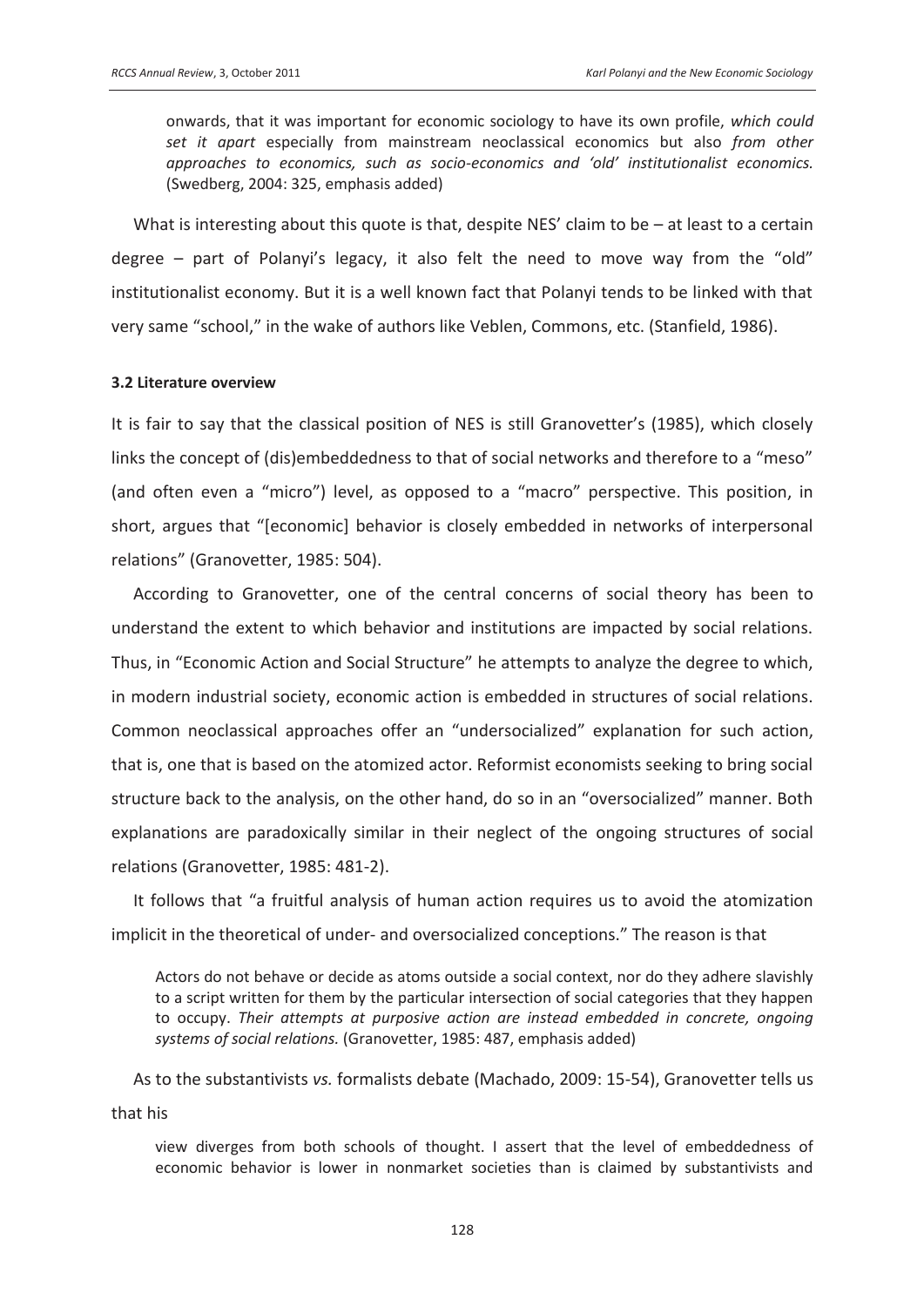development theorists, and it has changed less with 'modernization' than they believe; but I argue also that this level has always been and continues to be more substantial than is allowed by formalists and economists. (Granovetter, 1985: 482-483)

Note, however, that Granovetter does not attempt to approach these issues with nonmarket societies in mind. Instead, he formulates a theory of the concept of embeddedness whose importance is exemplified by a problem posed by modern society: which transactions, in modern capitalist society, occur in the marketplace and which are subsumed within hierarchically organized companies (Granovetter, 1985: 493). But as he admits in the end,

*I have had little to say about what broad historical or macrostructural circumstances have led systems to display the social-structural characteristics they have*, so I make no claims for this analysis to answer large-scale questions about the nature of modern society or the sources of economic and political change. (Granovetter, 1985: 506, emphasis added)

Nonetheless, he believes that the argument in favor of embeddedness shows "not only that there is a place for sociologists in the study of economic life but that their perspective is urgently required there" (Granovetter, 1985: 507).

In a particularly enlightening comment (Krippner *et al*., 2004), Granovetter admits that over the past few years he has rarely used the concept of embeddedness in his writings "because it has become almost meaningless, stretched to mean almost anything, so that it therefore means nothingî (Krippner *et al*., 2004: 113). This particular piece becomes even more interesting when Granovetter sheds light on the genesis of his seminal paper. According to him, he used the concept of embeddedness in his 1985 paper in a narrower and somewhat different sense than the one originally proposed by Polanyi:

[T]he reason is that I wasnít trying to borrow the term from Polanyi, or to re-appropriate it or reintroduce it. [...] I have looked back in my old notebooks and found that I used the term ëembeddednessí in some of my very early notes, before I ever read Polanyi. And I used it in the way that I use it in the 1985 paper to mean the way social and economic activities are mixed up with networks of social relations. [...] at some later time I did read Polanyi. I read particularly "The Economy as Instituted Process." It was not until much later that I really carefully read *The Great Transformation*. (Krippner *et al*., 2004: 113)

To further quote Granovetter: "when I came around to writing the paper on embeddedness, I had, in fact, forgotten about Polanyi, and was not thinking about him when I wrote that paperî (Krippner *et al.*, 2004: 114). After the draft version began circulating, the author was hailed by one of its readers for bringing back Polanyi's concept of embeddedness. In truth, however,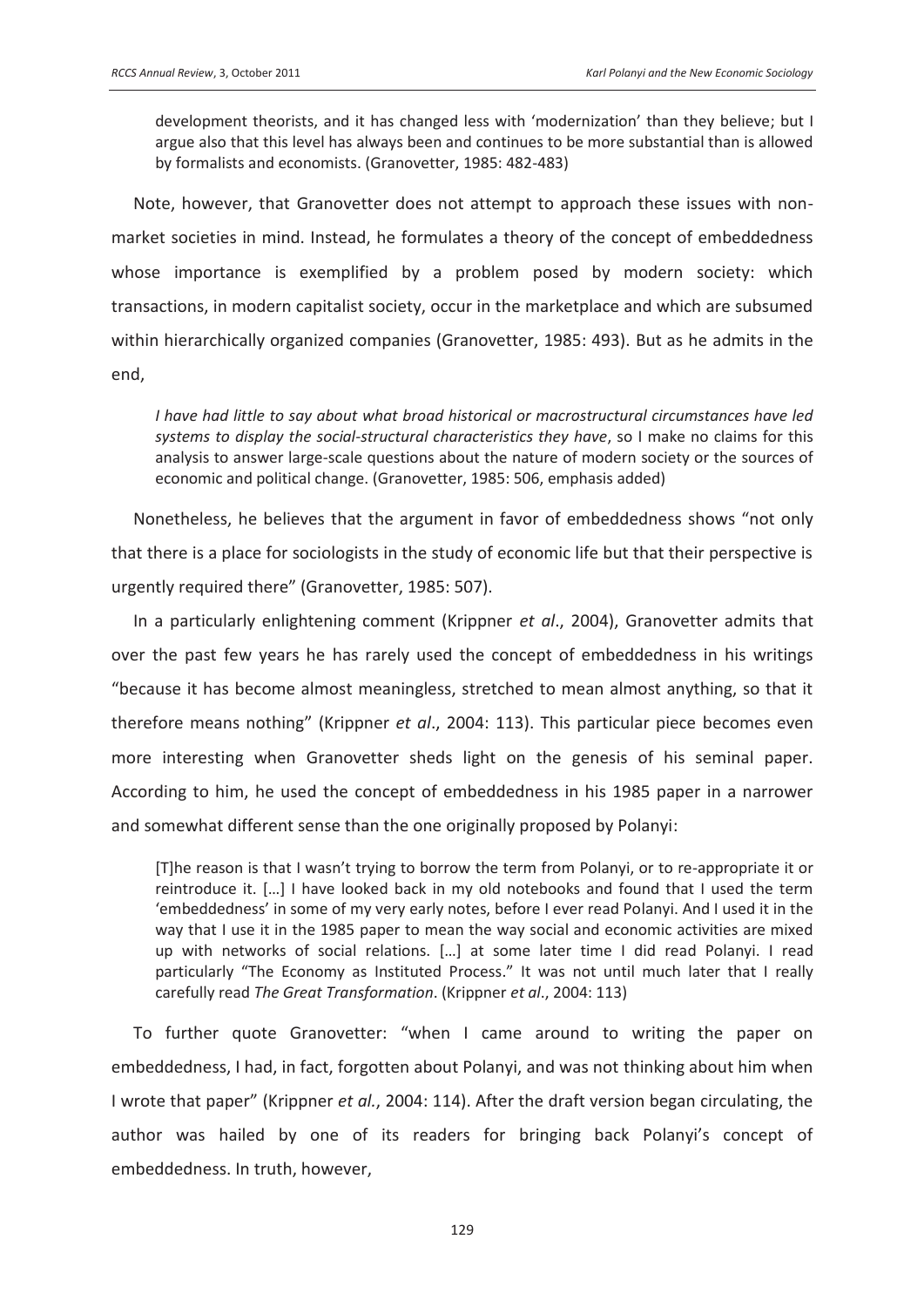I read the letter and I thought 'oh my gosh, I'd completely forgotten that Polanyi uses it [the concept], and uses in a somewhat different way.' So I did say a little bit in the paper on embeddedness about Polanyi, but the main thing I was trying to do in that little section was to distance myself from his use of embeddedness. (Krippner *et al*., 2004: 114)

I think the two last quotes speak for themselves. It is not without irony that the paper most widely mentioned as deserving of laying claim to a "Polanyian" legacy in the discipline of (new) economic sociology made no allusion whatsoever to Polanyi's work.

In NES it is commonly understood  $-$  and in a way that understanding became the premise for most of the research conducted within the discipline – that Granovetter's main concern in his seminal paper was the claim that analysis of social networks is the main or sole goal of the sociological endeavor (see for example Swedberg, 1997: 165). But Granovetter believes he was explicit regarding his own research when he made the strategic decision "to look at social networks as an intermediate level between lower levels and higher levels" (Krippner *et al*., 2004: 114). While admitting he may not have made his point clearly enough in that paper, the author argues that it is obvious that "you can't just analyse social networks, you also have to analyse institutions and culture and politics and all of the micro and macro elements, of which the 'meso-level' of social networks is in the middle" (Krippner *et al.*, 2004: 114). Granovetter then proceeds to conclude that "if I had known it would be an influential paper I would have taken more care to say that there's more to life than [just] the structure of social networks" (Krippner *et al.*, 2004: 115).

Barber, in turn, argues that "a better general theoretical understanding of embeddedness should be of wide usefulness in contemporary sociological analysis" (1995: 388). The central (cultural) concept to which embeddedness is related is that of "market." In fact, the history of the concept of embeddedness may be viewed as a long struggle to overcome what Barber calls "the absolutization of the market" (Barber, 1995: 388).

For Barber, market exchange is interdependent with a set of social, structural and cultural variables that form modern socials systems, to wit, equity, efficiency, universalism, specific property rules, etc. (Barber, 1995: 399). So, while Polanyi's analysis regarding the three forms of integration  $-$  reciprocity, redistribution and exchange  $-$  may be valuable, it becomes less so and even misleading when it deals with the issue of their different "levels" of embeddedness:

Polanyi describes the market as 'disembedded', the other two types of economic exchange as [being] more 'embedded' in the other social-structural and cultural-structural elements of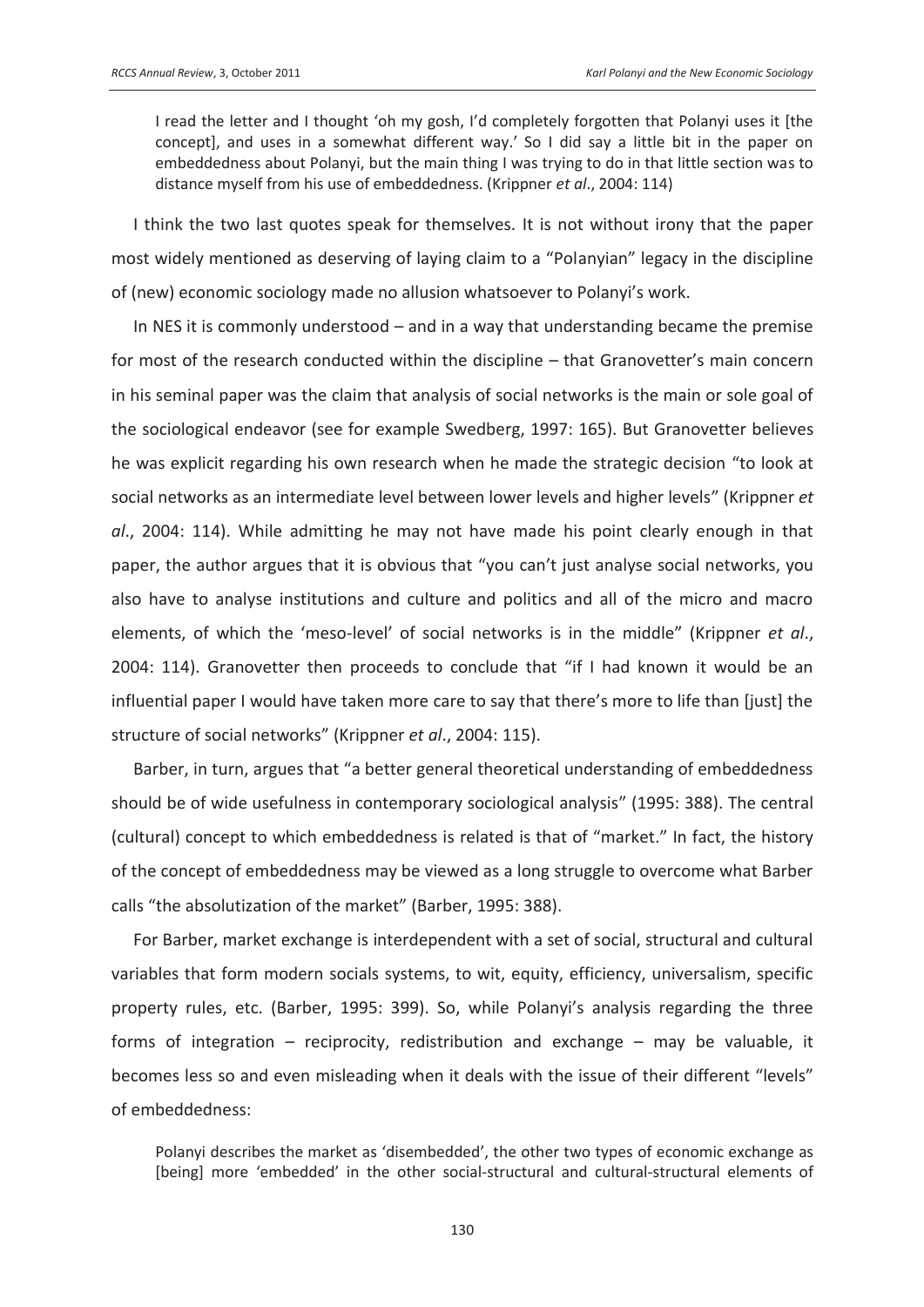society. [But,] as should now be clear, after what has been said about the connection of *all three types* of economic exchange with some set of social structural and cultural elements in the social systems in which they occur, our strong proposition, contrary to Polanyi's, is that *all*  economies are inescapably embedded. (Barber, 1995: 400)

Therefore,

While the modern market system may appear to be more differentiated from other social system structures, somewhat more concretely separate, this image diverts attention from the basic fact of its multiple and complex interdependence with the rest of the social system. Calling the market 'disembedded' leads analytic attention away from just what this interdependence is [in reality]. (Barber, 1995: 400)

Barber even expresses disappointment with the fact that Polanyi did not explicitly conceive of a social system in which the economy was *always* a part of  $-$  and just one part among  $$ the variously different and interdependent (social, structural and cultural) parts that make up the essence of any particular social system (Barber, 1995: 401).

According to Barber, Granovetterís paper had the great merit of precisely emphasizing how every economic action is embedded in non-economic social relations. But he still has a few criticisms of the paper, the most salient being that Granovetter's analysis "shows no understanding of the importance of the larger social systems in which all economies are located" (Barber, 1995: 406). Still according to Barber,

Granovetter says that economic behavior is embedded in "social structure," and for him social structure apparently means only networks of interpersonal relations. There is no specification of the several different social and cultural structures that make up the larger social system. Where have the social structures of kinship, stratification, gender, age, the economy, the polity, organizations, education, and communications disappeared to? (*ibid.*: 406-407)

Barber's main thesis, in short, is that the best way for the concept of embeddedness to evolve would be to acknowledge that all types of economy are embedded in complex, more comprehensive social systems. On the other hand, the socio-structural, socio-cultural and personality components of such systems ought to be specified. Finally, their interrelations with the economic systems  $-$  which are but a part of the social system  $-$  should be better understood and, consequently, either stabilized or transformed (Barber, 1995: 407-408).

Block's (cf. 2000; 2003) is perhaps the most distinctive perspective within NES, even if he also ends up concluding that all economies are embedded. First of all it must be said that for him the concept is imbued with the meaning that was first given to it by Polanyi, i.e., as referring to a "macro" perspective, to a comprehensive understanding of the economic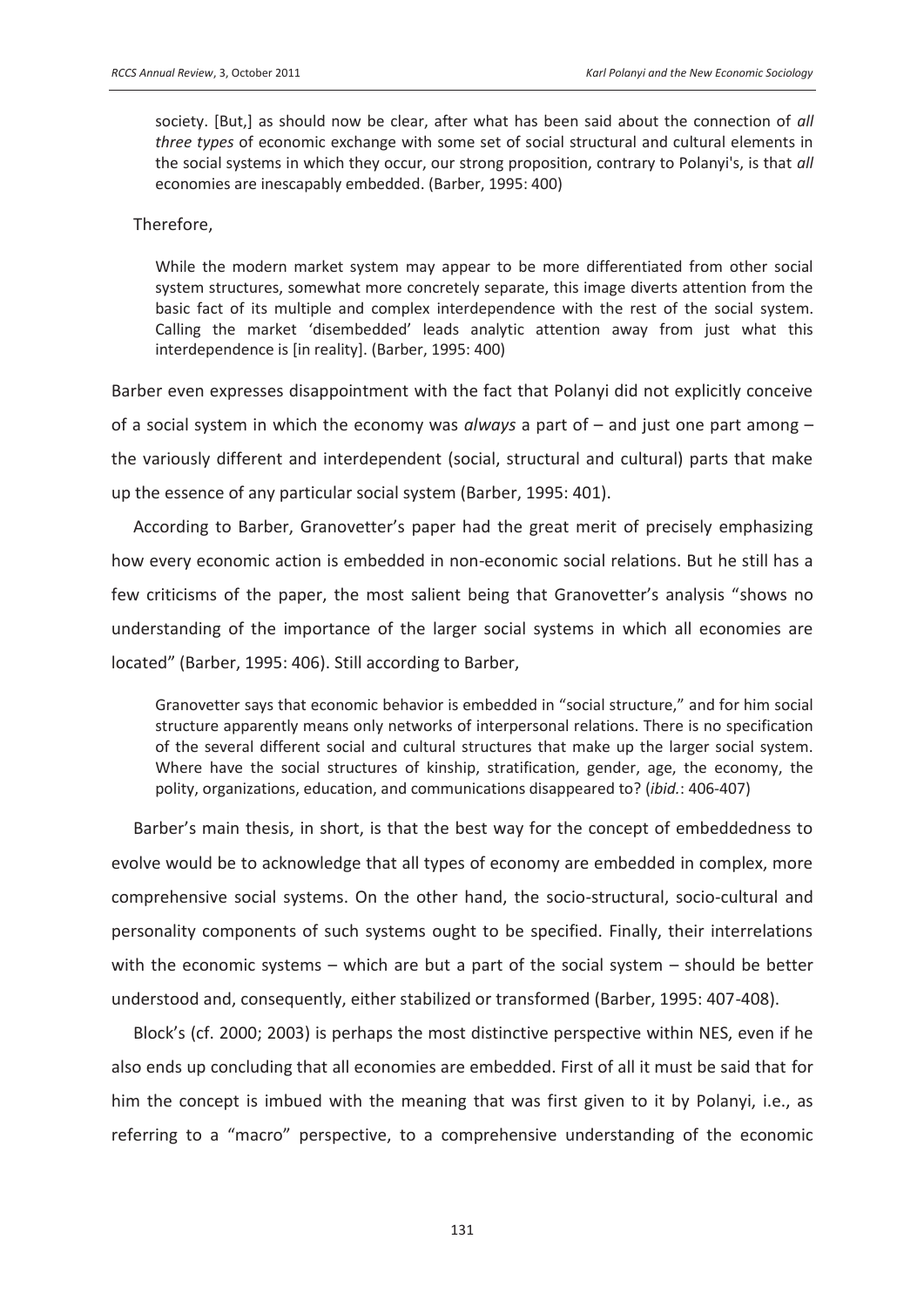system as a whole. Nevertheless, his conclusions are different from Polanyi's with regard to the disembedded nature of capitalism.

According to Block, the modern market economy has a latent tendency toward disembeddedness, which means that, empirically speaking, the economy comes very close to being disembedded. However, "full-fledged" disembeddedness is simply impossible, in that it would destroy society at once. Because of the need for state intervention and for social protection, particularly in what concerns the regulation of fictitious commodities, the economy, even the capitalist economy, "is always embedded." Thus, in Block's view a selfregulated economy is nothing but a (stark) utopia. Even if in an ambiguous way, Karl Polanyi himself affirms the practical impossibility of total disembeddedness. The ambiguity arises from the tension between the Polanyi that was influenced by a Marxist theoretical framework (until the 1930s) and a later Polanyi, one involved with the concepts and positions he himself had shaped while writing *The Great Transformation*, and which often ran counter to those of the earlier frame of reference (Block, 2003). In short, capitalism is moving toward a state of disembeddedness and in fact comes very close to it, but it will never attain that state without causing society to collapse.

At various times Polanyi seems indeed to confirm Blockís claims, as when he states that "the idea of a self-adjusting market implied a stark utopia" (Polanyi, 2000: 18). But it must be noted that he wrote these words in *The Great Transformation* when he believed to be witnessing the collapse, at long last, of "19th century civilization," that is, the demise of a society based on the self-regulated market (Polanyi, 2000: 17-18). Thus, the self-regulated market had proved its *practical* incapacity to organize the life of human societies. "Utopia" (dystopia), which was then being disproved by events, resulted from the empirical failure of the capitalist system (which in fact, as we now know, did not occur): not from the fact that no self-regulated market had ever existed, but from the fact that its short existence for a (relatively) brief period of time had led humankind to the biggest crisis in its history. For Polanyi, it was the (real) historical events that invalidated the alleged virtues of the market, thus signaling the beginning of a "great transformation" characterized by the onset of other economic experiments (socialism, fascism and the New Deal). The self-regulated market utopia does not derive from its practical impossibility, but rather from the belief that it could operate indefinitely without ever causing deeply harmful effects to both Man and nature.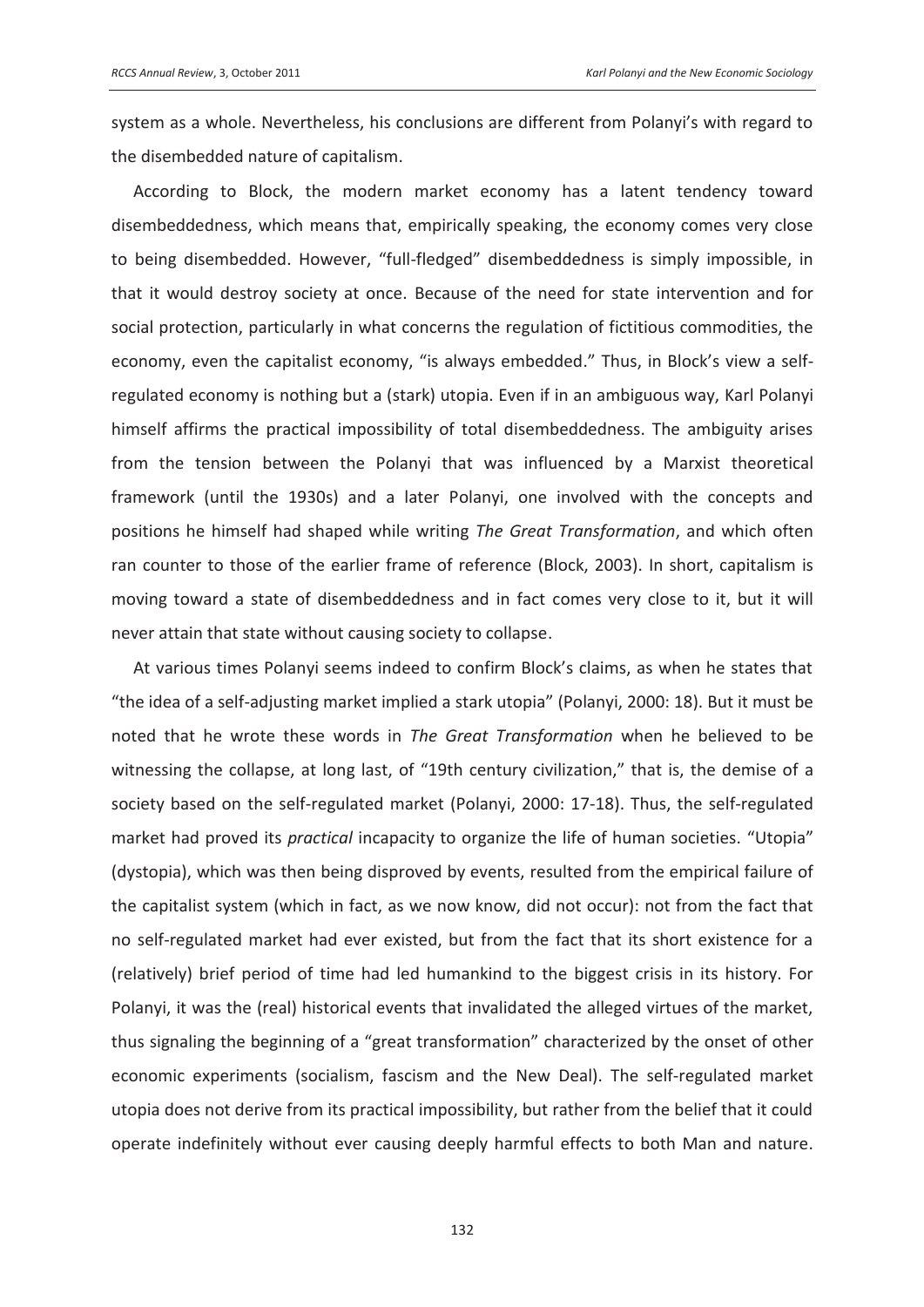"Industrial civilization will continue to exist when the utopian experiment of a self-regulating market will be no more than a memory" (Polanyi, 2000: 290).

Krippner, who is well aware of the differences between the concept of embeddedness as it was first proposed by Polanyi and the one envisaged by Granovetter, wrote a thorough review of the two visions (Krippner and Alvarez, 2007). Although acknowledging the merit in Granovetter's claim that all economies are embedded, Krippner is critical of the fact that the NES camp has evolved and shaped itself almost exclusively around that concept (Krippner, 2001: 775-776).

What happens is that, to an even greater degree than most of the subfields of sociology, the (new) economic sociology is built upon a key idea: the concept of embeddedness. Hence Krippnerís argument that the notion of embeddedness deflected attention from other important theoretical problems. She specifically suggests that the relative neglect of the market concept in economic sociology is a consequence of the way in which the notion of embeddedness was formulated. Paradoxically, the basic intuition  $-$  in itself an extremely useful one  $-$  that markets are socially embedded led economic sociologists to take the market for granted. As a consequence, economic sociology did not fare much better than economics with respect to developing the market concept as a theoretical subject in its own right, which caused an interesting case of arrested development of the market concept within the discipline (Krippner, 2001: 776; Krippner *et al*., 2004: 111-112).

In attempting to steer a middle course between the undersocialized and the oversocialized views of action, Granovetter ended up adopting the idea that they both share: the separateness of society and the economy. This problem manifests itself in a curious symmetry within the discipline: researchers either study economic processes in social terms  $-$  thereby turning their backs on the market sphere  $-$  or they study the market as a theoretical entity in its own right, in which case they excise its entire social content (Krippner *et al.*, 2004: 112-113).

In view of this, as long as the market is not entirely appropriated as a social object, a tension will continue to exist between *marketless* conceptions of the social on one hand, and on the other hand conceptions of the economy from which all social traces have been suppressed (Krippner *et al*., 2004: 113).

Beckert (2007) offers a fine synthesis of how the concept of embeddedness has evolved. As mentioned above, he points out that when the concept was borrowed from Polanyi and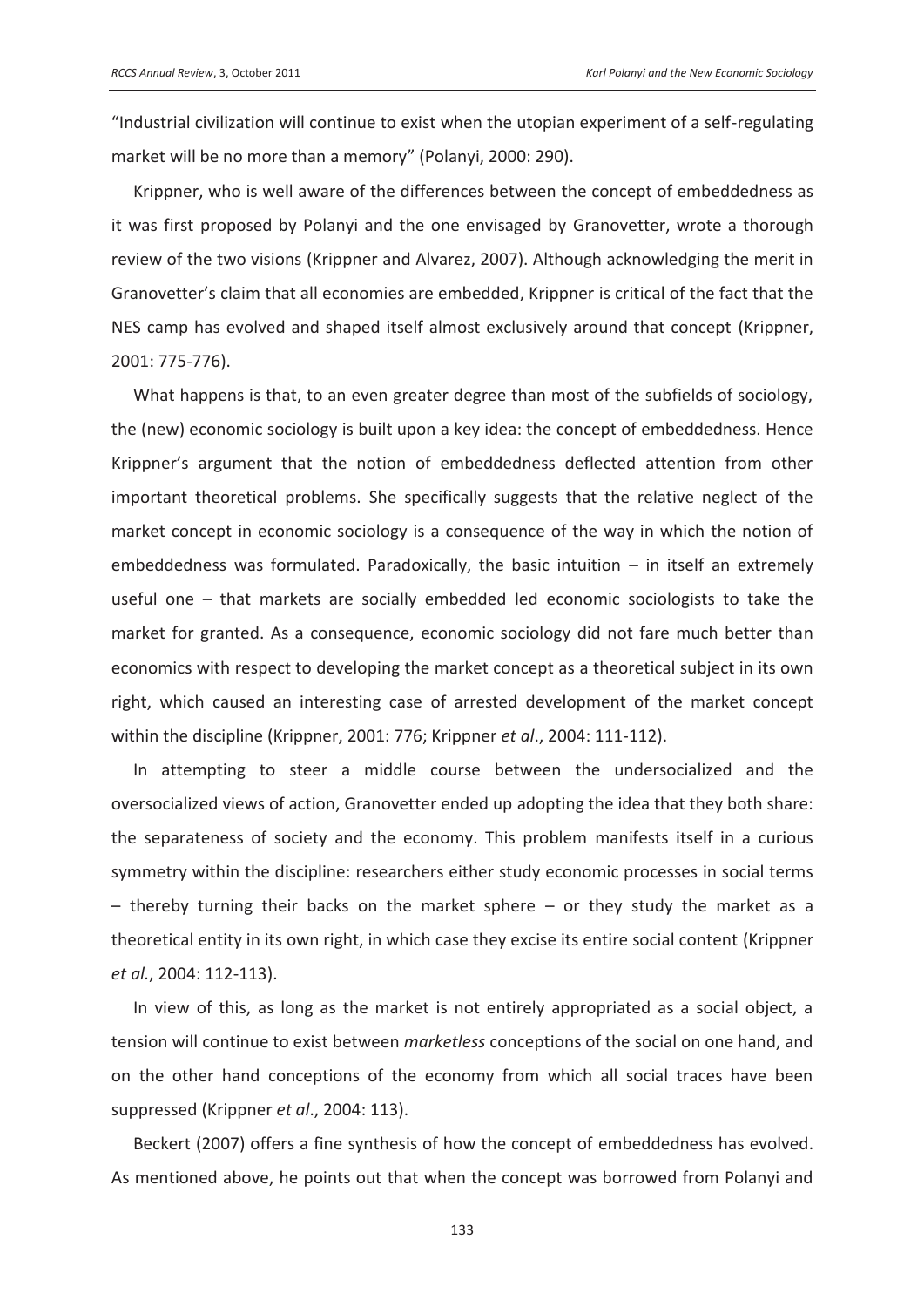subsequently adapted, it underwent a "great transformation," losing some elements of the original notion in the process while gaining a few others (Beckert, 2007: 7). Beckert highlights other aspects we have already covered here also: the irony surrounding the concept, coupled with the fact that Granovetter did not have Polanyiís work in mind when he wrote his paper (Beckert, 2007: 9-10); the fact that the concept introduced by Granovetter is intimately associated with that of social networks (Beckert, 2007: 8-9); and the dominant position of the latter interpretation within NES (Beckert, 2007: 9).

Beckert is critical of Granovetter's position and of network analysis, on the grounds that

This is a limited perspective because an exclusive focus on the structure of social relations leads to a neglect of the social content underlying the observed structure. By not taking attributes of actors and institutional rules into account, network analysis fails to explain how the social structure of markets emerges and why networks are structured the way they are. (Beckert, 2007: 9)

Furthermore, he argues that the concept of embeddedness is not the best sociological approach to the economy. Therefore,

one can question whether sociology should *start* from this notion as its entry point into the field of the economy. My position is that 'embeddedness' characterizes a general answer to specific problems without identifying the underlying problems themselves. By starting from the embeddedness of economic action we are putting the cart before the horse. The first proper step would be to identify the problems that can actually be solved by an approach focusing on the embeddedness of economic action. I suggest that we identify these problems and make *them* the analytical starting point of economic sociology. (Beckert, 2007: 10-11)

NES should then take as its starting point the "three coordination problems" that actors are faced with in market exchanges: the value problem, the competition problem and the cooperation problem (Beckert, 2007: 11-15).

For Beckert, the attraction exerted by Polanyi upon NES arises from the fact that his social theory does not entail a "linear concept of development." In other words, embeddedness is not a feature separating pre-modern from modern economies. Based on the notion of a "double movement," social change is conceptualized as a dynamic process of oscillation between embeddedness, disembeddedness, and re-embeddedness. Therefore, all economies are (in some way) embedded (Beckert, 2007: 19).

From the preceding analysis it should be obvious that I cannot agree with this interpretation, which  $-$  as will presently be shown  $-$  proves problematic for Beckert himself. In brief, what we have is the exact opposite of what Beckert envisions: Polanyi couldnít be more explicit when he stated that until very recently  $-$  before the emergence of the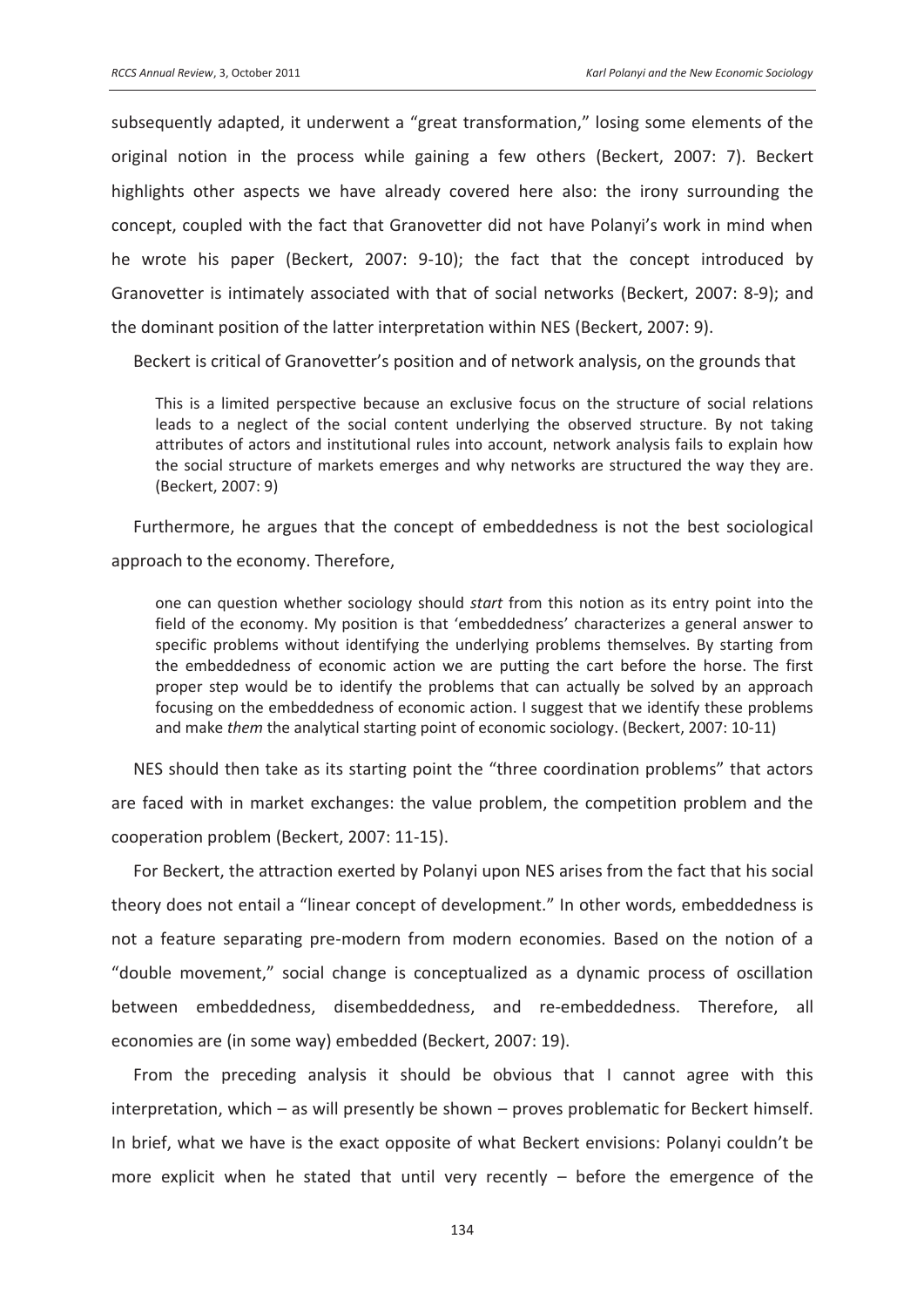capitalist market economy  $-$  all economies were embedded in society. Therefore the economyís embeddedness /defensive counter-response / need for re-embeddedness is not something that historically has been there all along but rather quite a recent "problem." By failing to recognize  $-$  alongside other NES scholars  $-$  that the specificity of the capitalist economy lies precisely in its being disembedded and by claiming that "all economies are embedded," Beckert finally finds himself stuck in a problem for which there is no apparent solution. Here are his own words:

However, ëembeddednessí does not provide a theoretical perspective informing us about the *specific* characteristics of the embeddedness of modern capitalist economies. *The strong emphasis on similarities of economic systems across time and space, based on the notion of embeddedness, impedes the development of conceptual tools to address differences between economic configurations and, in particular, the specificity of the organization of modern capitalist economies*. (Beckert, 2007: 19, emphasis added)

These few lines actually summarize my critique of NES's understanding of the concept of embeddedness. But let us stay with Beckert: "This leaves us with an economic sociology that is unspecific with regard to the structural changes taking place in the organization of the economy with the development of modern capitalism. *After all: All economies are embedded*î (Beckert, 2007: 19, emphasis added).

In short, Beckert sides with NES's dominant trend, according to which all economies  $$ including the capitalist economy  $-$  are embedded. Contrary to most of his colleagues, however, he is aware of the ensuing problem  $-$  actually a contradiction, in my view: how is one to highlight the uniquely exceptional character of the modern capitalist market economy? The problem just does not arise within NES because the discipline acknowledges no such uniqueness: the capitalist economy is "just" another economy, with nothing to make it stand apart from other economies of the past. Once the features of the capitalist economy are ontologyzed, it may sound odd to call it a "disembedded" economy  $-$  and that is the extraordinary statement, if there is one.

We may then conclude that the concept of embeddedness

has allowed for a concentration [of NES] on meso and micro level processes of economic organization and relieved sociologists from the task of addressing socioeconomic development at the macro level. [...] We need a historical perspective if we are to understand the *specific* ways in which economic action is [dis]embedded in [from] institutions and social structures of modern societies. (Beckert, 2007: 19)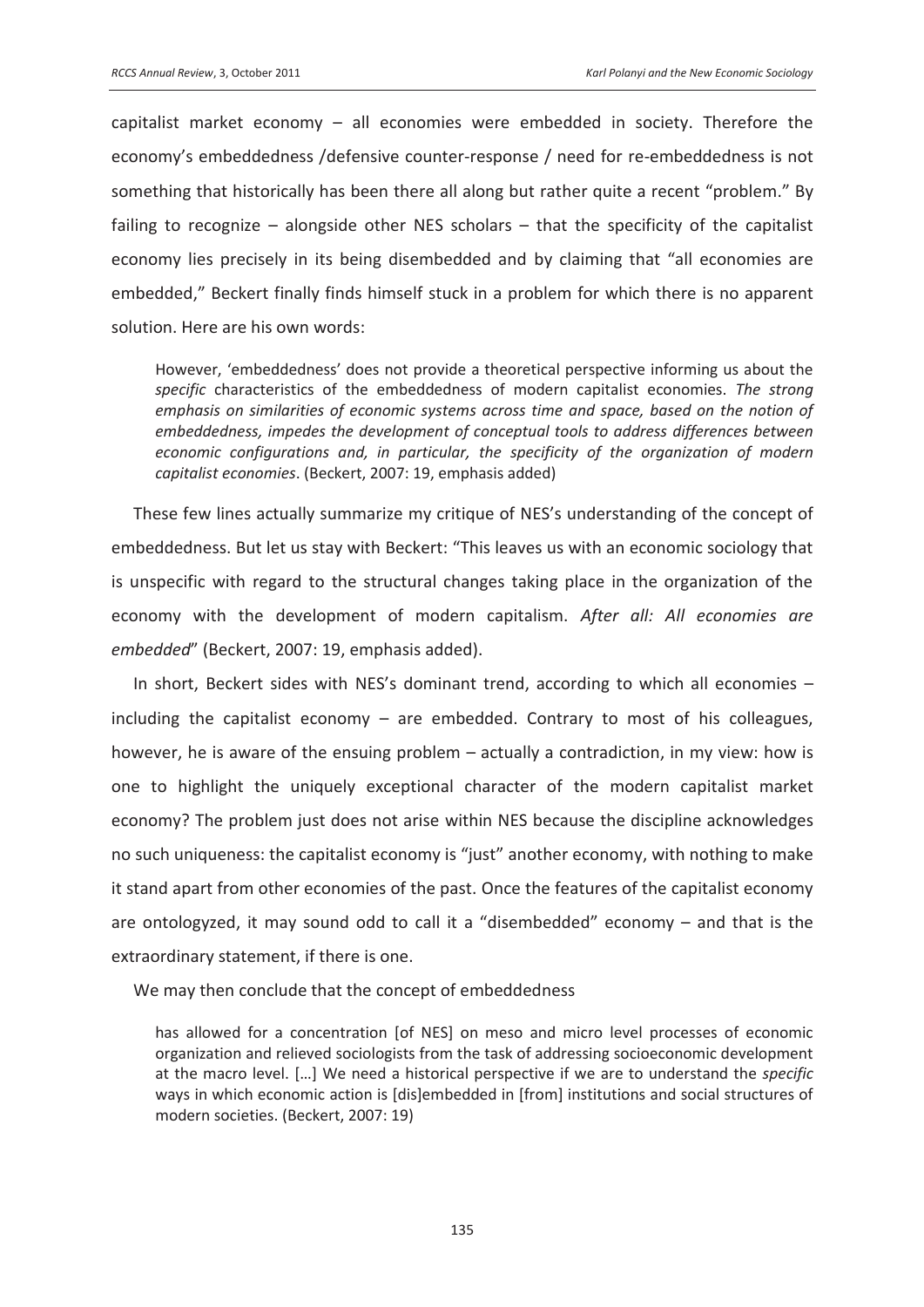#### **3.3. Critical assessment**

 $\overline{a}$ 

The views held by Randles (2003), Lie (1991) and Gemici (2008) seem to be good examples of the dominant positions within NES, providing us with a suitable starting point for a critical assessment of it. In *The Great Transformation*, according to Randles (2003: 420-421), Polanyi admits that markets can be disembedded; but in "The Economy as Instituted Process" disembeddedness is just a (theoretical) possibility, since markets are, in a way, institutionalized. Lie (1991: 219-223) tells us that the embeddedness "thesis," according to which every economic activity and institution is enmeshed in social relations and institutions, is a good theoretical basis for NES, but that Polanyi is wrong in that he does not embed the concept of market. The thesis should therefore be taken to its logical conclusion so that markets too are embedded and properly treated as social networks or organizations constituted by *traders*. Gemici points out that very same contradiction, and he comes to the conclusion that "All economies are embedded since economic life is a socially instituted and organized processî (2008: 9). Yet, it should also be pointed out, in order to avoid confusion, that *institutionalization* and *embeddedness* are not synonymous for Polanyi.<sup>11</sup>

Market exchange as a form of integration presents itself as an institutional pattern constituted by a system of price-making markets, but it is precisely the (autonomous) action of this institutional mechanism that causes the economy to be disembedded. Polanyi defines the economy in terms of an *instituted process* comprising two levels, one of which has to do with man's interaction with his natural and social surroundings, the other referring to the institutionalization of that process. Every economy, regardless of its dominant form of integration, partakes of these characteristics. It seems obvious, therefore, that Polanyi in no way denies this relationship between the human economy and the social system. What happens is that, under capitalism, all social considerations, motivations, and values take a back seat to the *empirically* acquired primacy of the economy, which becomes autonomous from all (conscious) social control. According to Polanyi, in a post-capitalist society  $-$  namely once the fictitious commodity nature of labor, land and money is abolished  $-$  social regulation will take the form of a democratic, participatory management of the production process, through the intervention of such institutions as the state, the trade unions, the cooperative, the factory, the township, the school, the church, etc. (Polanyi, 2000: 290-292).

 $11$  On the difference between protectionism and re-embeddedness  $-$  which is also among the most common confusions, especially in globalization-related research - see Lacher (1999: 345-346).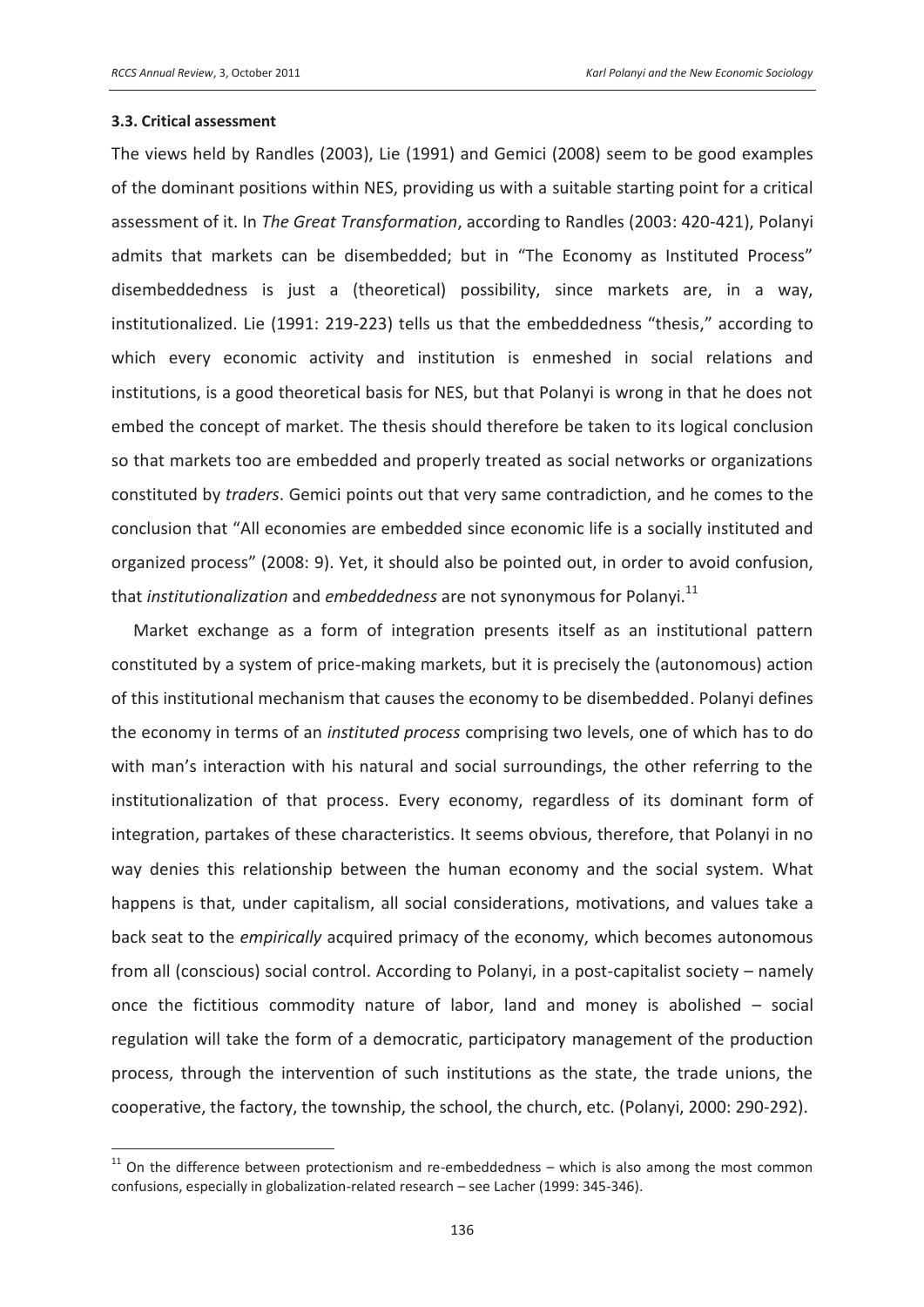One might then say that the economy cannot be "social" if society  $-$  meaning the people that comprise it and the institutions they create  $-$  is unable to run it, so that it is people who are controlled and have their destinies defined by it instead. Of course there is always "a connection of [...] economic exchange with some set of social structural and cultural elements in the social systems" (Barber, 1995: 400). Under capitalism, however, such connection does not take the form of interdependence but rather of the primacy of the economy over the entire social system. That is precisely why Polanyi speaks of disembeddedness with regard to this type of economy.

Let us challenge Granovetter by saying that while it is true that human action "is embedded in concrete, ongoing systems of social relations" (1985: 487), those systems are in turn framed, and largely determined by, a disembedded economy. They belong in a wider frame of reference characterized by an economy that evades human control, that is alien to humans and that overpowers them. It is not the economy that is framed by the social system, but rather the social system that is framed by the economy.

One may conclude by stating that whereas Polanyi proposes to study the place of the economy in different societies, NES claims that the place and the role of the economy are always and essentially very much the same. Just like the formalists in the field of economic anthropology, NES ends up committing the so-called "economistic fallacy," which consists of automatically and uncritically equating the economy with its market shape (Polanyi, 1968a).

### **4. By way of conclusion**

The disembeddedness of the economy  $-$  i.e., its detachment from society  $-$  marked the historical rise of an automatic system of price-making markets. In every society before that, the economy had always been embedded or immersed in the social system (a statement which has nothing to do with either the desirability, the merits or the shortcomings of such societies). Therefore the "embedded" or disembedded" nature of a given economy, according to Polanyi, is closely dependent on the presence (or absence) of a system of pricemaking markets, that is, of its either being a market economy or not. Within capitalist society the economy takes on a life of its own, heedless of human will – and I believe this to be the very essence of "disembeddedness." In this sense it is easy to understand why, at least according to the meaning conferred on the concept by Polanyi, modern economies can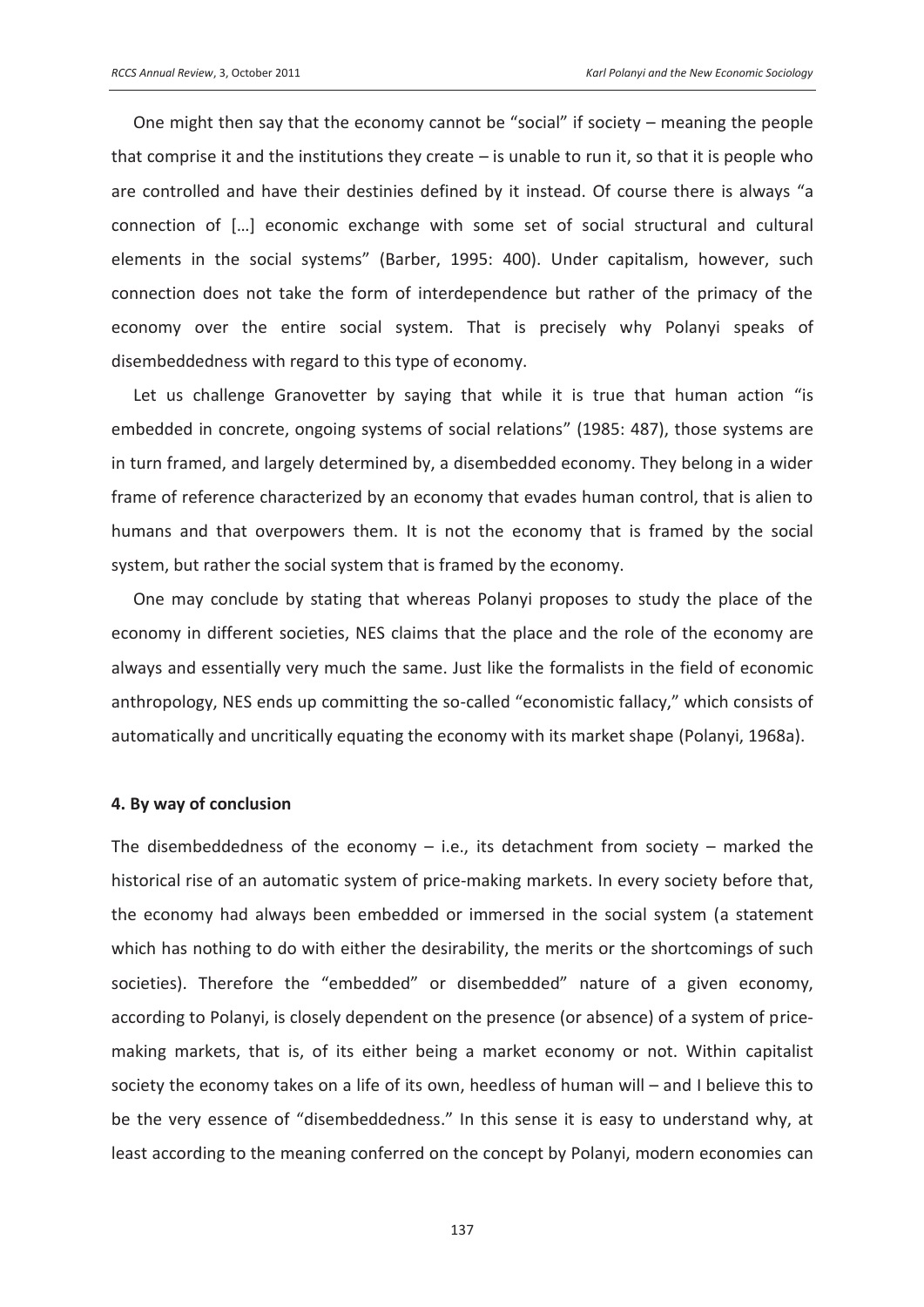never be viewed as embedded in society, because the "re-embeddedness" of the economy requires that we move beyond its current form.

By not acknowledging the unique nature of the market economy and the absolute exceptionalism of capitalism in the history of human societies, NES irretrievably moves away from the meaning originally given by Polanyi to the concept of *(dis)embeddedness*. As Randles rightly notes, there seems to be in NES a tendency toward

an overly fragmented (and fragmenting) secondary appropriation of Polanyi. Nowadays Polanyi's name is often used as a fashionable 'label' or convenient point of entry into an argument which thenceforth bears little resemblance, and offers little analysis—supportive, critical or otherwise-of the 'totality' of Polanyi's writing. Perhaps this is what concerns Polanyi-Levitt [Polanyiís daughter] when she refers to the potential abuse of the Polanyi legacy. (Randles, 2003: 418)

It was Polanyiís intent not just to analyze, but most of all to critique the capitalist economy and to expose its profoundly nefarious effects on both humans and nature. Any view that fails to take that critical dimension into account  $-$  selectively appropriating a concept and omitting (through ignorance?) all the rest of the authorís theoretical and analytical framework, as well as how it relates to the concept  $-$  will never earn the right to claim the Polanyian legacy. That is why it is erroneous nowadays to say, in the context of NES, that "we are all Polanyians now" (Beckert, 2007: 7). This misunderstanding does no honor to Polanyi's memory.

*Translated by Jo"o Paulo Moreira Revised by Teresa Tavares* 

#### **References**

- Barber, Bernard (1995), "All Economies Are 'Embedded': The Career of a Concept and Beyond," *Social Research*, 62(2), 387-413.
- Beckert, Jens (2003), "Economic Sociology and Embeddedness: How Shall We Conceptualize Economic Action?î *Journal of Economic Issues*, 37(3), 769-787.
- Beckert, Jens (2007), "The Great Transformation of Embeddedness  $-$  Karl Polanyi and the New Economic Sociology," MPIfG Discussion Paper No. 1/07, accessed on 18/04/2009, at http://www.mpifg.de/pu/mpifg\_dp/dp07-1.pdf.
- Block, Fred (2000), "Introduction to The Great Transformation," accessed on 25/11/2010, at http://www2.dse.unibo.it/ardeni/papers\_development/FredBlock\_Introduction-to-Polanyi.pdf.
- Block, Fred (2003), "Karl Polanyi and the Writing of *The Great Transformation*," *Theory and Society*, 32(3), 275-306.
- Cumberpatch, Chris G. (2001), "Some Observations on the Concept of 'Embedded' and ëDisembeddedí Economies in Archaeological Discourse,î *Assemblage*, 6, accessed on 18/04/2009, at http://www.assemblage.group.shef.ac.uk/issue6/Cumberpatch\_Econ\_web.html.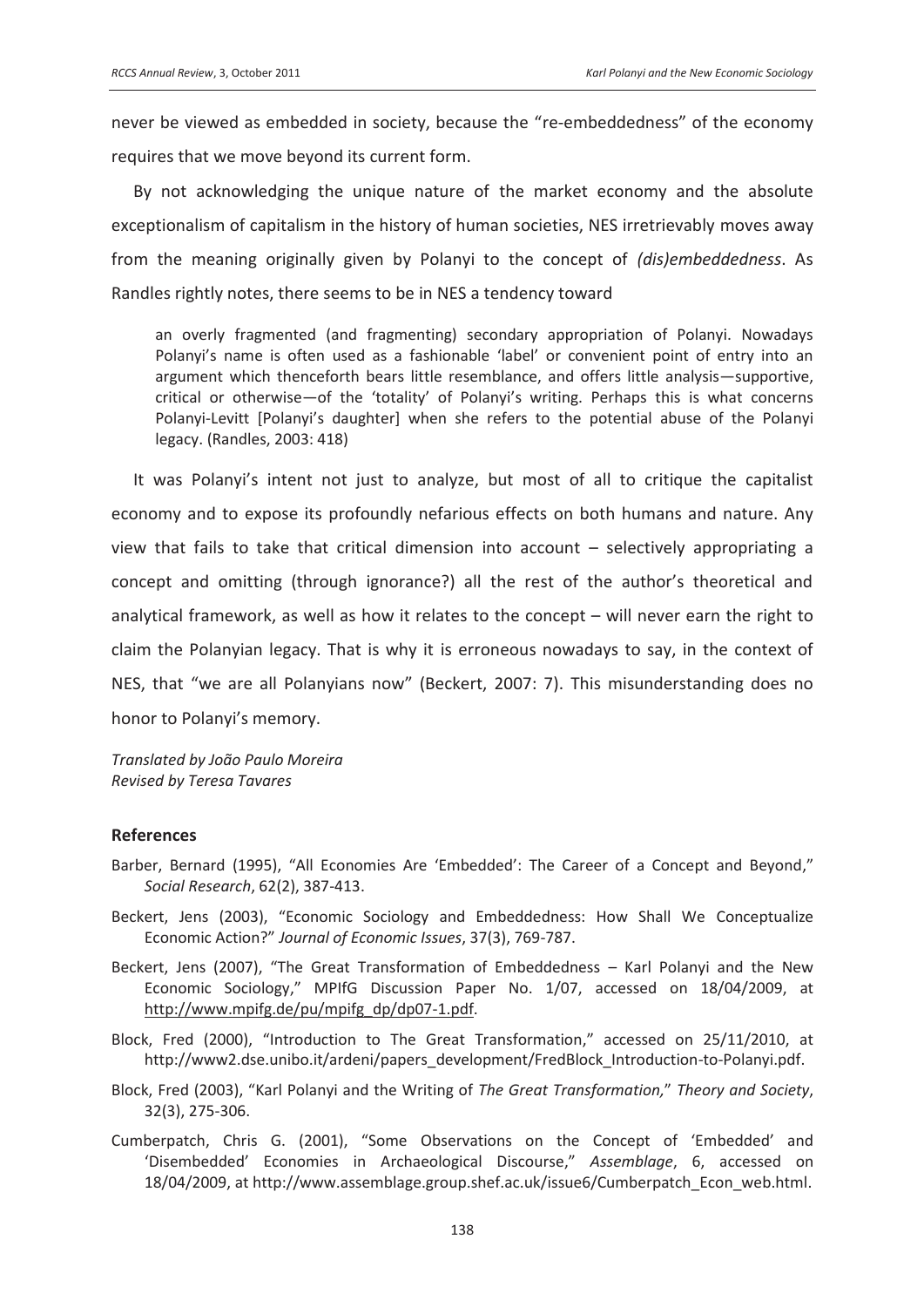- Gemici, Kurtulus (2008), "Karl Polanyi and the Antinomies of Embeddedness," *Socio-Economic Review*, 6, 5-33.
- Ghezzi, Simone; Minzione, Enzo (2007), "Embeddedness, Path Dependency and Social Institutions: An Economic Sociology Approach," Current Sociology, 55(1), 11-23.
- Graça, João Carlos (2005), "Afinal, o que é mesmo a Nova Sociologia Económica?" *Revista Crítica de CiÍncias Sociais*, 73, 111-129.
- Granovetter, Mark (1985), "Economic Action and Social Structure: The Problem of Embeddedness," *The American Journal of Sociology*, 91(3), 481-510.
- Hess, Martin (2004), "'Spatial' Relationships? Towards a Reconceptualization of Embeddedness," *Progress in Human Geography*, 28(2), 165-186.
- Knowles, Rob (2000), "Political Economy From Below: Communitarian Anarchism as a Neglected Discourse in the Histories of Economic Thought," History of Economics Review, 31, 30-47.
- Knowles, Rob; Owen, John R. (2008), "Karl Polanyi for Historians: An Alternative Economic Narrative," *The European Legacy*, 13(2), 175-191.
- Krippner, Greta (2001), "The Elusive Market. Embeddedness and the Paradigm of Economic Sociology,î *Theory and Society*, 30, 775-810.
- Krippner, Greta et al. (2004), "Polanyi Symposium: A Conversation on Embeddedness," Socio-*Economic Review*, 2(1), 109-135.
- Krippner, Greta; Alvarez, Anthony (2007), "Embeddedness and the Intellectual Projects of Economic Sociology,î *Annual Review of Sociology*, 33, 219-240.
- Lacher, Hannes (1999), "Embedded Liberalism, Disembedded Markets: Reconceptualising the Pax Americana,î *New Political Economy,* 4(3), 343-360.
- Lie, John (1991), "Embedding Polanyi's Market Society," Sociological Perspectives, 34(2), 219-235.
- Machado, Nuno (2009), "Sociedade vs. mercado notas sobre o pensamento económico de Karl Polanyi." Master's Thesis in Economic and Organizational Sociology. Lisboa: ISEG.
- Polanyi, Karl (1957), "Aristotle Discovers the Economy," in Karl Polanyi, Conrad Arensberg & Harry Pearson (eds.), *Trade and Market in the Early Empires*. Chicago: Henry Regnery, 64-94.
- Polanyi, Karl (1966), *Dahomey and the Slave Trade: An Analysis of an Archaic Economy*. Seattle and London: University of Washington Press.
- Polanyi, Karl (1968a), "The Economy as Instituted Process," in George Dalton (ed.), *Primitive, Archaic and Modern Economies: Essays of Karl Polanyi*. Boston: Beacon Press, 139-174.
- Polanyi, Karl (1968b), "Our Obsolete Market Mentality," in George Dalton (ed.), Primitive, Archaic *and Modern Economies: Essays of Karl Polanyi*. Boston: Beacon Press, 59-77.
- Polanyi, Karl (1977a), "The Economistic Fallacy," in Karl Polanyi & Harry Pearson (eds.), The Livelihood *of Man*. New York: Academic Press, 5-17.
- Polanyi, Karl (1977b), "The Economy Embedded in Society," in Karl Polanyi & Harry Pearson (eds.), *The Livelihood of Man*. New York: Academic Press, 47-56.
- Polanyi, Karl (1977c), "The Two Meanings of Economic," in Karl Polanyi & Harry Pearson (eds.), The *Livelihood of Man*. New York: Academic Press, 19-34.
- Polanyi, Karl (2001), *The Great Transformation The Political and Economic Origins of Our Time*. 2<sup>nd</sup> ed. Boston: Beacon Press.